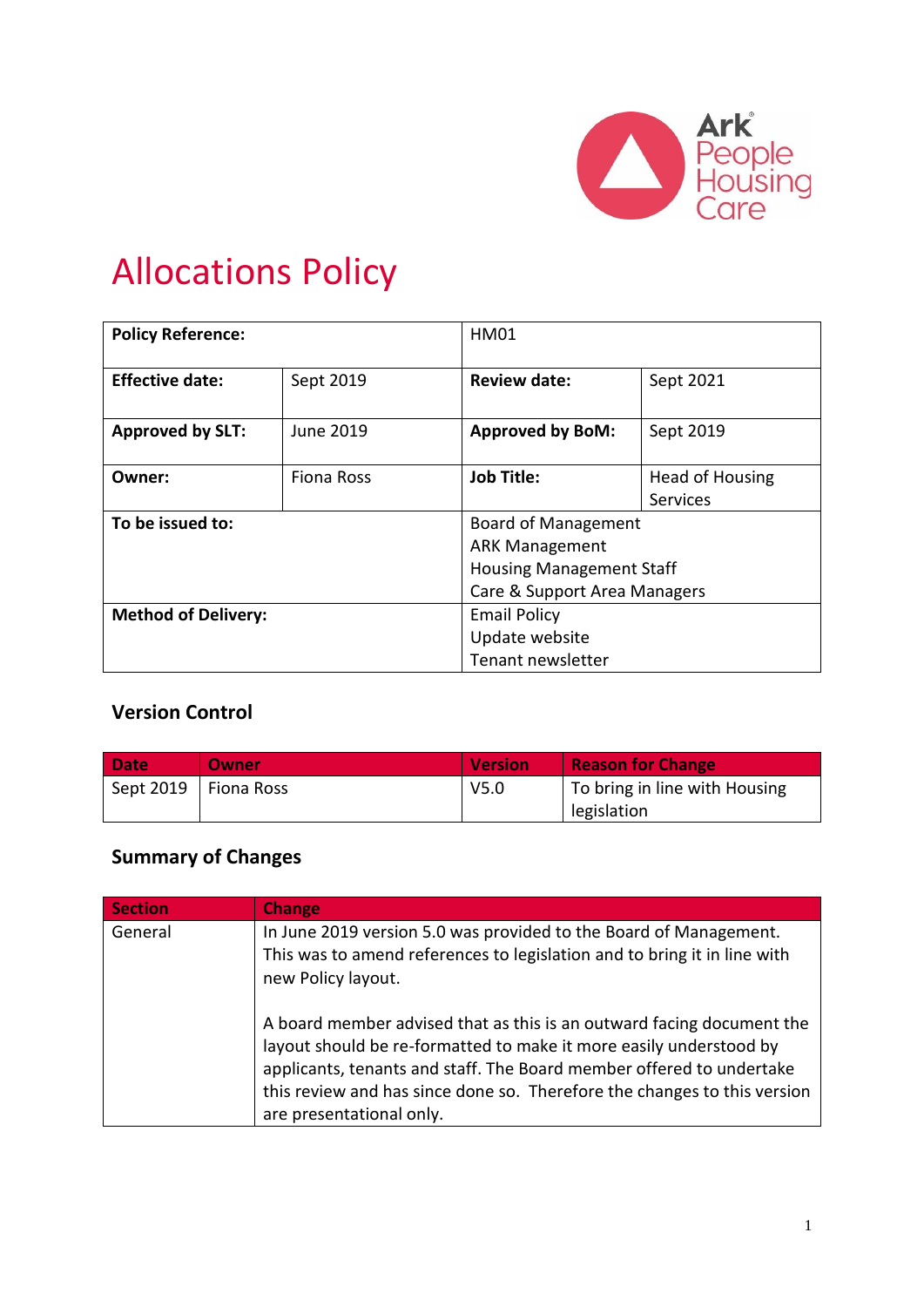

# **Allocation Policy**

# Contents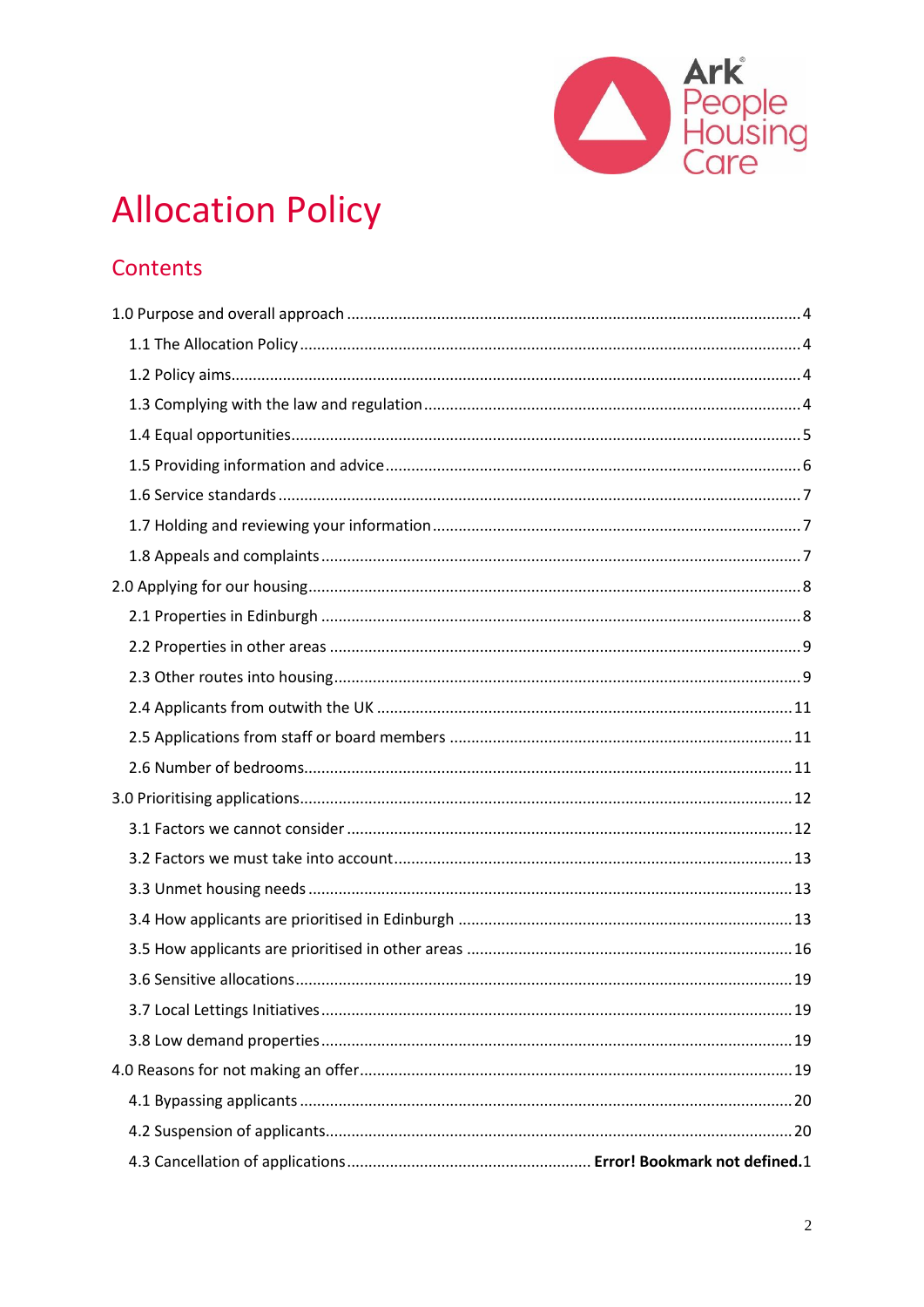| Annex 2 - Local Authorities where ARK owns properties  Error! Bookmark not defined. |  |
|-------------------------------------------------------------------------------------|--|
|                                                                                     |  |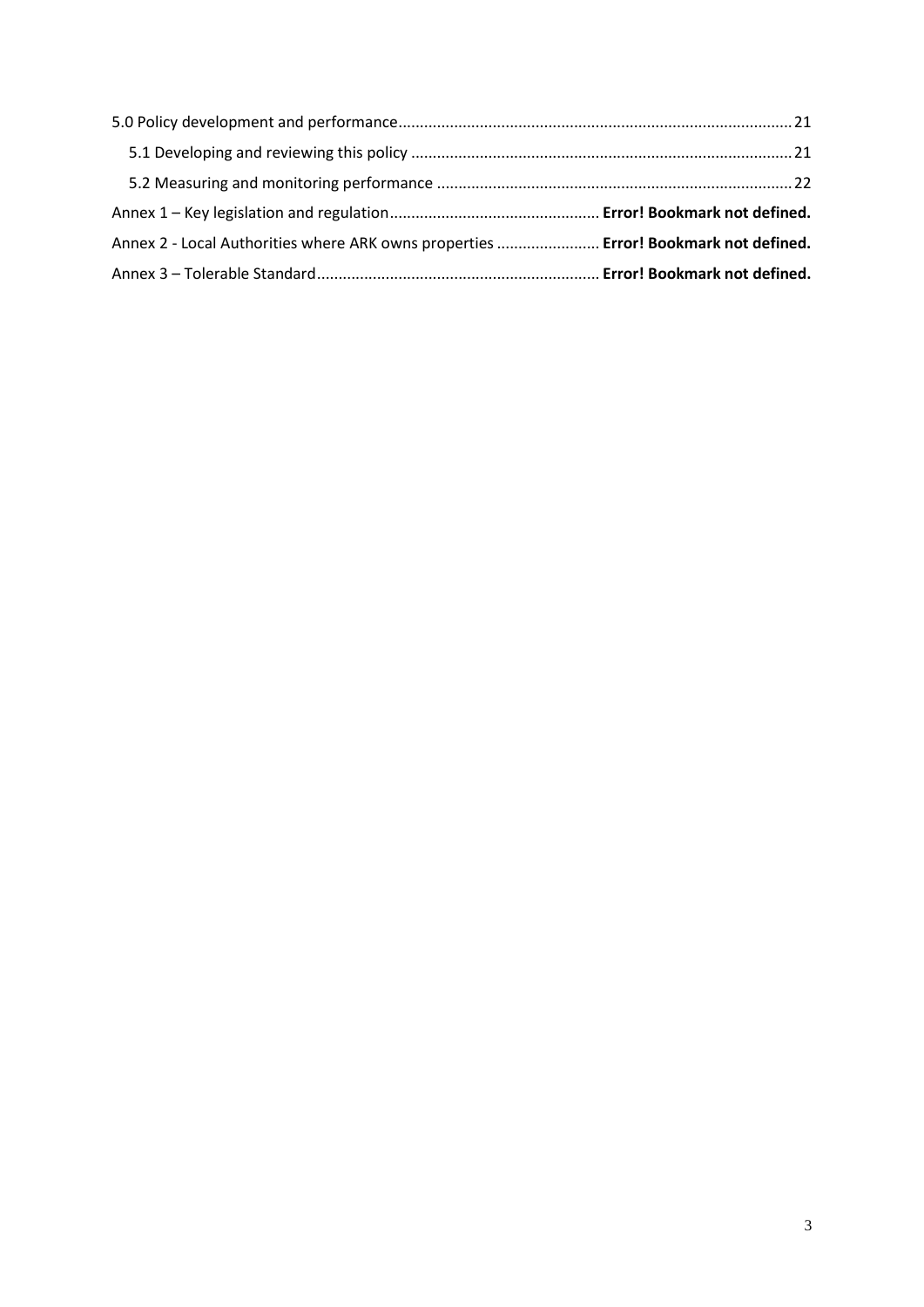# 1.0 Purpose and overall approach

## 1.1 The Allocation Policy

This policy sets out how we let any properties that become available.

We usually only have a small number of properties becoming available in any year. The policy explains how we match applicants to those properties and how we will decide which applicants will be made an offer of housing.

Our properties in the City of Edinburgh will be allocated through the 'Key to Choice' process. Properties in all other areas will be allocated through a 'points' process.

## 1.2 Policy aims

We aim to provide affordable and secure rented accommodation to those in housing need, and to assist in the creation and maintenance of sustainable communities in the areas in which we operate.

We will do this by taking an approach to allocating homes which:

- $\triangleright$  Is fair, open and transparent.
- $\triangleright$  Takes a consistent approach to decision-making.
- $\triangleright$  Promotes equality.
- $\triangleright$  Treats all applicants with respect, including respecting the confidentiality of information given to us.

## 1.3 Complying with the law and regulation

Our policy is compliant with the relevant Scottish and UK legislation, including relevant housing legislation. A list of key legislation is included at Annex 1.

In developing our policy, we have also taken account of all relevant statutory guidance and practice-related publications, including the Scottish Government's Social Housing Allocations in Scotland – A Practice Guide February 2019.

As a Registered Social Landlord (RSL), we are regulated by the Scottish Housing Regulator (SHR). The SHR's statutory objective is to safeguard and promote the interests of current and future tenants, homeless people and other people who use services provided by social landlords.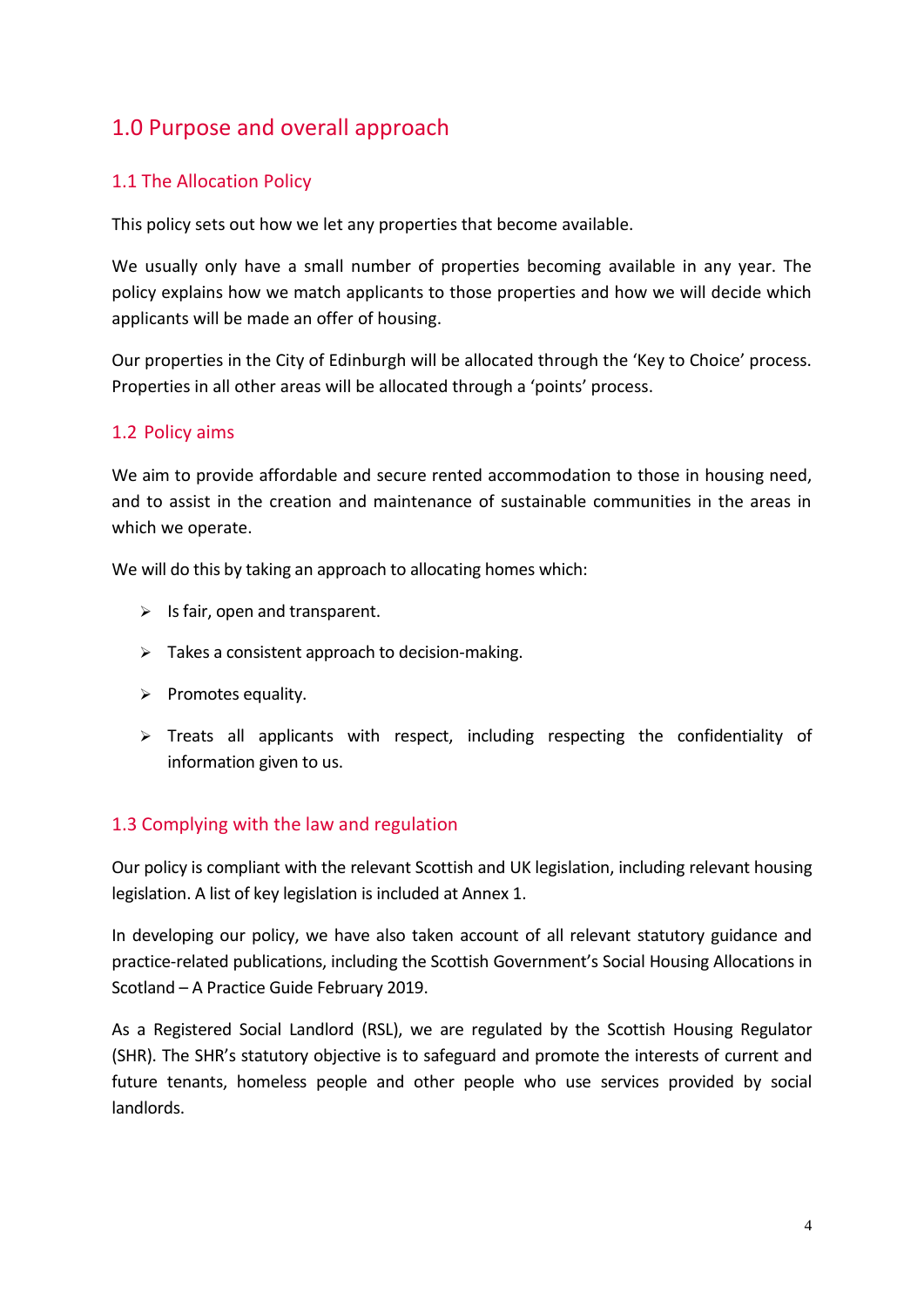Our policy also takes account of the Scottish Social Housing Charter. The SHR use the outcomes and standards in the Charter to assess the performance of social landlords. The key outcomes that have been considered in the development of this policy are:

#### **Outcome 1 'Equalities'**

'Every tenant and other customer has their individual needs recognised, is treated fairly and with respect, and receives fair access to housing and housing services'.

#### **Outcome 2 'Communication'**

'Tenants and other customers find it easy to communicate with their landlord and get the information they need about their landlord, how and why it makes decisions and the services it provides'.

#### **Outcome 3 'Participation'**

To ensure that tenants and other customers find it easy to participate in and influence their landlord's decisions at a level they feel comfortable with.

#### **Outcomes 7, 8 and 9 'Housing Options'**

'People looking for housing get information that helps them make informed choices and decisions about the range of housing options available to them'. 'Tenants and people on housing lists can review their housing options'. 'People at risk of losing their homes get advice on preventing homelessness'.

#### **Outcome 10 'Access to Social Housing'**

People looking for housing find it easy to apply for the widest choice of social housing available and get the information they need on how the landlord allocates homes and their prospects of being housed.

## **Outcome 11 'Tenancy Sustainment'**

Ensure that tenants get the information they need on how to obtain support to remain in their home; and ensure suitable support is available, including services provided directly by ARK and by other organisations.

# 1.4 Equal opportunities

ARK will ensure that we comply with all relevant obligations in relation to the Equality Act 2010 ('the Act').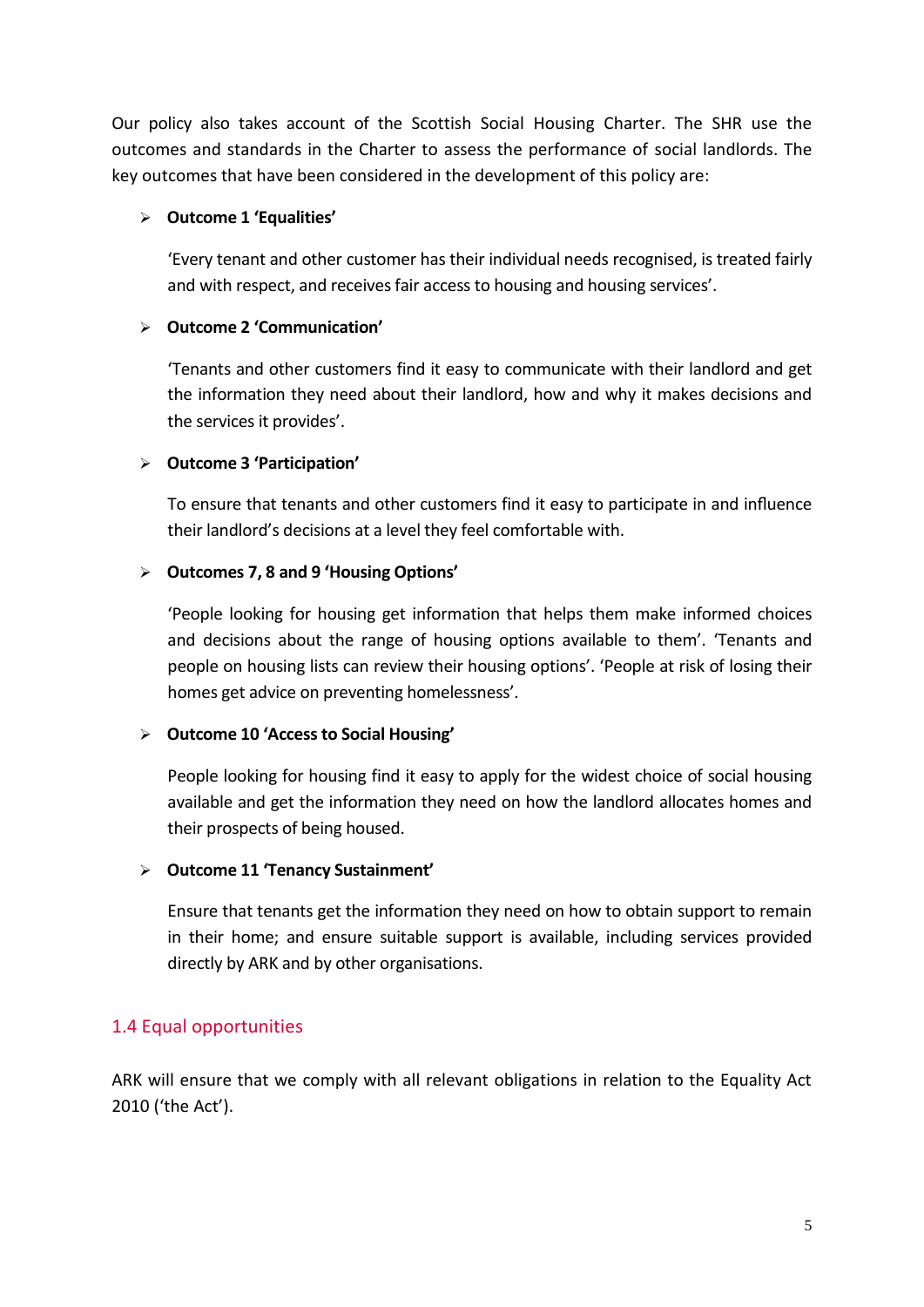ARK will put measures in place to ensure that we do not discriminate in relation to the nine 'protected characteristics' set out in the Act:

- 1. Disability
- 2. Age
- 3. Race (including Gypsy Travellers)
- 4. Gender reassignment
- 5. Sexual Orientation
- 6. Pregnancy and Maternity
- 7. Religion or Belief
- 8. Sex (Gender)
- 9. Marriage and civil partnerships (just for the first aim of the public sector equality duty)

ARK will give 'due regard', or consciously consider, the need:

- To eliminate discrimination, harassment and victimisation;
- To advance equality of opportunity between those who have protected characteristics and those who don't;
- To foster good relations between those who have protected characteristics and those who don't (tackling prejudice and promoting understanding);

By implementing these measures ARK will comply with the Public Sector Equality Duty imposed by s149 of the Act.

# 1.5 Providing information and advice

We will undertake to provide a high quality of advice and support to assist all applicants and will seek to secure appropriate advice and information from external agencies where necessary.

A summary of this policy will be made available in a number of other languages, in Easy Read, large print or in audio format, if requested. Where requested we will offer translation and interpreting services.

We will ask an applicant to supply written evidence to support their housing needs requirements, for example, a Local Authority Homeless Assessment letter; a letter from a Doctor.

Where we receive applications from individuals who are vulnerable and in our view would require assistance or support in order to sustain a tenancy, we will require a Care/ Risk Assessment or Housing Support Assessment to be undertaken and be assured that sufficient support mechanisms exist to enable the prospective tenant to sustain their tenancy.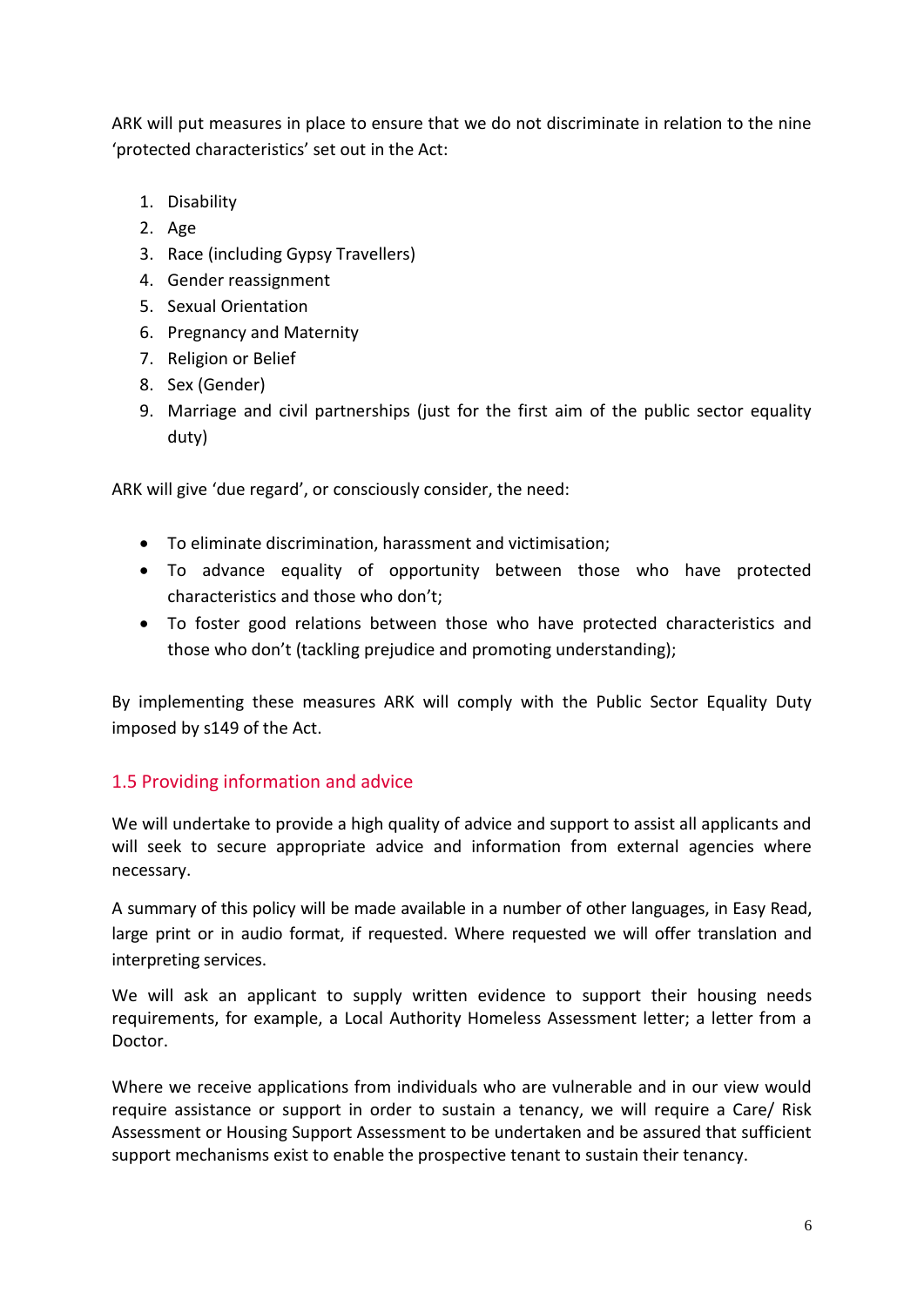We will only seek references at the point of shortlisting for a vacancy. We will take up references for current and/or previous tenancies within the last 3 years. Prior to an offer being made, a home visit will be carried out at the address the applicant is currently living at, as detailed on their application form.

## 1.6 Holding and reviewing your information

ARK will collect and hold personal information regarding applicants and their prospective households in accordance with our Fair Processing Notice. We will keep any information you give us confidential. We will not discuss your application with anyone other than you (or your representative) unless you give us written instructions to do so.

We are registered in the Data Protection Register. We will let you see any information we hold about you in line with the Data Protection Act 2018. You must ask us in writing and a charge may apply.

ARK will undertake a review of each application on the housing list 12 months after the application has been received and every subsequent12 months thereafter. We will write to applicants asking if they wish to remain on the list. If an applicant does not respond we will send a reminder and if there is still no response, we will cancel the application.

## 1.7 Service standards

We aim to ensure that the allocations policy meets the needs of those seeking housing, and that all applicants are satisfied with the quality of service they receive throughout the application and allocation process. We are committed to:

- $\triangleright$  Delivering our services in a professional and welcoming manner and treating our customers equally and with courtesy and respect
- $\triangleright$  Being efficient, effective and timely when dealing with housing applications and allocations
- $\triangleright$  Handling all information provided to us with due care
- $\triangleright$  Accommodating any special needs where possible, including by communicating and providing information in ways that meet our customers' needs.

# 1.8 Appeals and complaints

We recognise that there may be occasions when someone is not happy with the service we have provided or with the outcome of our assessment of their application. If an applicant is unhappy about the way their application has been assessed, they can ask a senior member of staff to review the assessment.

If anyone wishes to complain about how we have applied our Allocations Policy they will be asked to submit their complaint in writing. We will provide the required assistance, or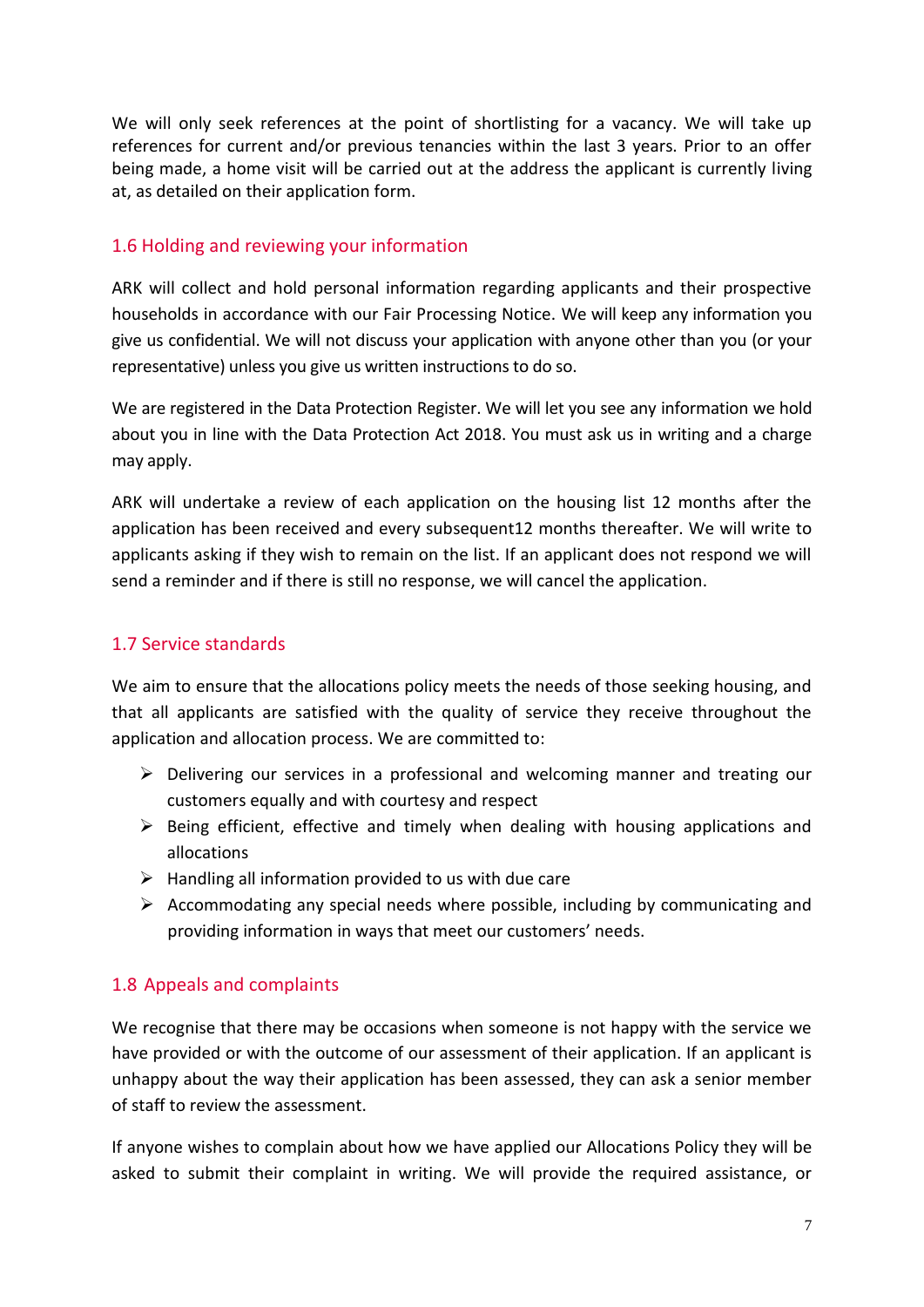services from external sources, to anyone who experiences difficulty in making a written complaint, including translation services for those whose first language is not English.

If you have gone through the complaints procedure and you are still not happy, the Scottish Public Services Ombudsman may take up the matter for you. Write to:

Scottish Public Services Ombudsman 4 Melville Street Edinburgh EH3 7NS.

We will use any information gathered through the appeals or complaints process to review our performance and to inform any future review of this policy.

# 2.0 Applying for our housing

Anyone aged 16 years or over is entitled to make a housing application. ARK Housing Association has properties in 13 Local Authorities throughout Scotland as detailed in Annex 2.

We are part of 'Edindex - Key to Choice' in Edinburgh, whilst we hold our own housing list for the other 12 areas in which we own properties.

# 2.1 Properties in Edinburgh

We are one of the partners of Edinburgh's 'Key to Choice', choice-based allocation system.

Along with other partner landlords, we advertise any properties we have available in Edinburgh through 'Key to Choice' and applicants can note they are interested in a property by placing a 'bid'.

You only need to complete one application form to be able to place bids through 'Key to Choice'. This would allow you to bid for an ARK property but also for properties advertised by our partners.

You should also apply to 'Key to Choice' if you are already one of our tenants and would like to move or 'transfer' to a property in Edinburgh. We will say whether any property we advertise is available for starters or movers.

Further information on Key to Choice can be found on its website at: [https://keytochoice.co.uk/.](https://keytochoice.co.uk/) Our staff will also be able to answer any questions about how to make an application or place a bid.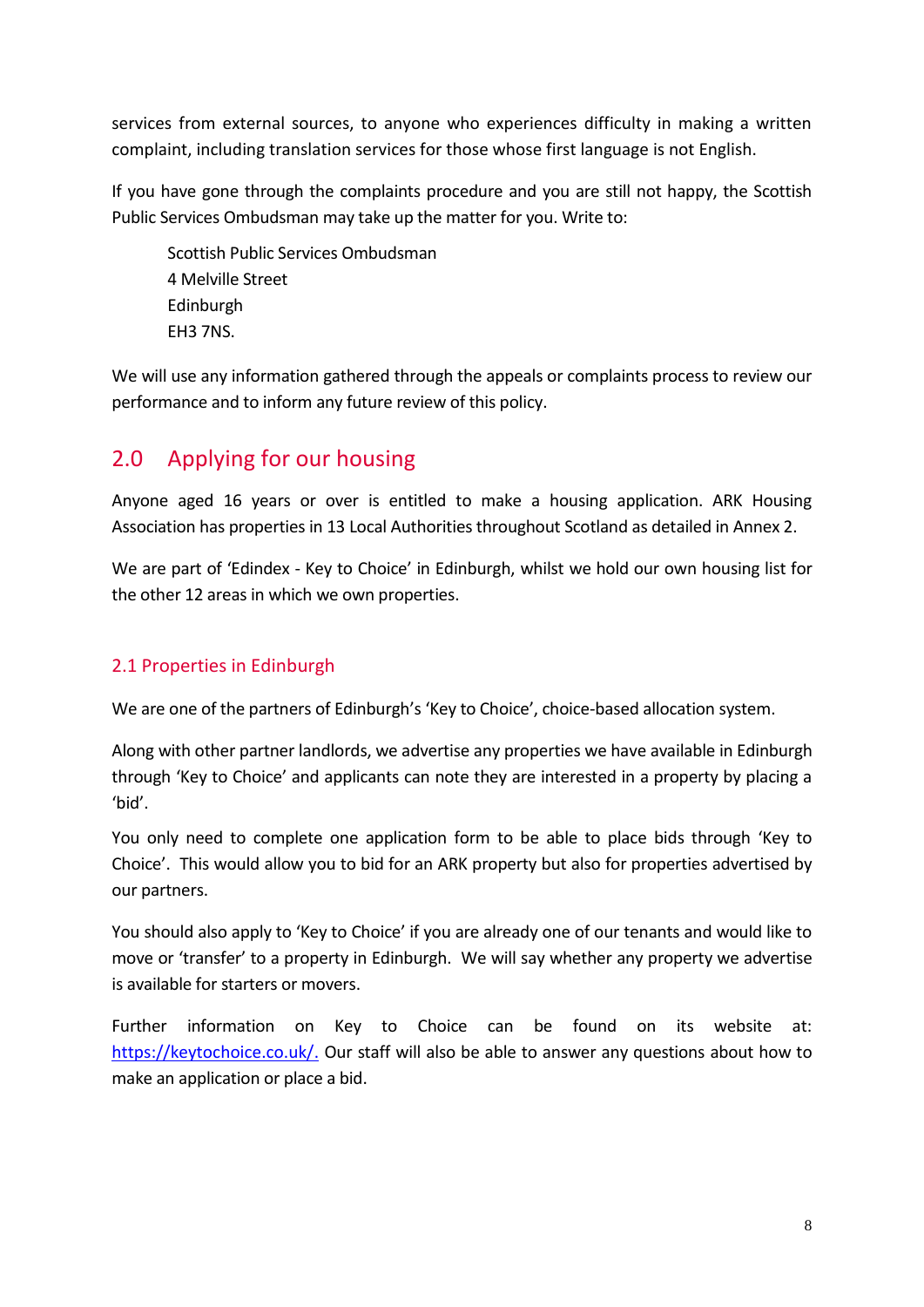#### 2.2 Properties in other areas

If you are looking for a home in one of the other areas we have properties, or for a move from one ARK property to a more suitable ARK property, you should apply to join our housing list.

In order to make best use of our stock, we reserve the right to consider the needs of existing tenants before the needs of new applicants, as in moving a tenant a further vacancy will arise.

We will make available the application form and an associated information guide at our offices and online. The guide for applicants will summarise the policy and explain how to complete an application. It will also give details of the type of properties we manage and their locations.

Our application process gathers information on personal and housing circumstances as well as preferences for housing area. All applications will be processed and recorded on our Housing List.

Details on how to apply to us for housing are on our website or you can contact us to speak to a member of staff. If required, applicants can also be provided with translation services or other support to assist them in completing their application.

#### 2.3 Other routes into housing

Other ways in which people may be able to access one of our properties are set out below.

#### **Nominations**

Where we do not hold a housing list for a particular area, we will make a request to the Local Authority in accordance with the agreement that we have with them. The Local Authority will generally make homeless nominations through this route, but it is not restricted to this category of housing need. Any nominees will be asked to complete an ARK Housing Application Form.

#### **Section 5 Referrals**

Applicants coming to ARK through this route are Local Authority referrals of applicants who are assessed as being statutorily homeless. The Housing (Scotland) Act 2001 sets out the rules for considering these applicants and in accordance with this, Referral Arrangements with Local Authorities are in place.

#### **Exchanges**

In Edinburgh, we are part of the Edinburgh House Exchange Scheme which helps match social housing tenants in Edinburgh who wish to exchange properties.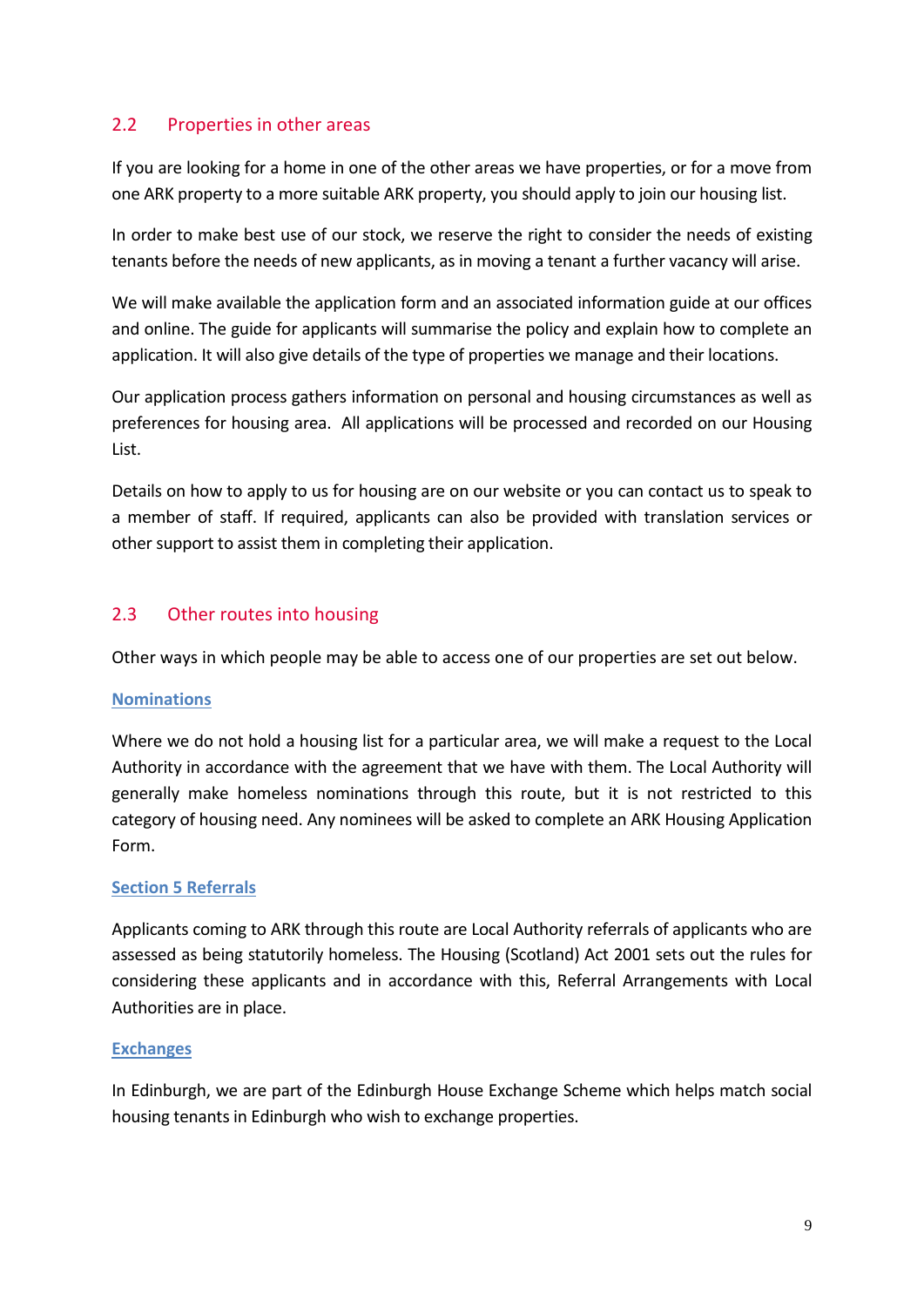ARK tenants who wish to exchange ARK properties outside Edinburgh should complete our mutual exchange application form.

Tenants who want to exchange out with Edinburgh, but not to an ARK property, will be provided with information on house swap schemes that are set up nationally. ARK will not incur any costs for assisting the tenant to find alternative accommodation.

#### **Supported Housing Referrals**

ARK may make special arrangements with voluntary and statutory organisations to provide supported accommodation and meet the supported housing requirements of the Local Authorities within whose areas we operate. We will prioritise referrals for supported housing received through ARK Care & Support.

These special arrangements may include but are not limited to:

- $\triangleright$  Direct referrals from Social Work Departments or the NHS, to fill vacancies within our designated supported housing stock and registered care homes;
- Management Agreements/Support Protocols, where an arrangement is entered into with the support agency to address the specific needs of an individual;
- $\triangleright$  Nomination Agreements, where the support agency or Social Work Department refers an individual for mainstream housing and provides the appropriate support (where a third-party care provider is involved a support protocol will require to be entered into);
- $\triangleright$  Lease Agreements, where the agency leases a property from ARK to deliver a fully supported accommodation service.

#### **Management Transfer or Special Let**

'Management' reasons allows us to assist in urgent re-housing cases where the allocation policy would not otherwise allow us to act quickly enough. It is only used in exceptional circumstances, such as where there is a serious risk if someone remains in their current home or if we wish to re-house one of our tenants as a matter of urgency. This might be because we must carry out emergency repairs to a property, because someone needs to leave hospital as soon as possible but cannot return to their current home or because they are otherwise in danger if they stay in their current home.

We will always aim to offer a transfer to a property that is as close to the tenant's current home as possible. However, the situation will be urgent, and we may need to offer them a property in a different location, or of a different type, to their current home. This could include working with one of our Local Authority or Housing Association partners to find suitable accommodation.

In the event that ARK is approached by an external organisation such as another Registered Social Landlord, Local Authority or the Police we may decide to allocate a property to an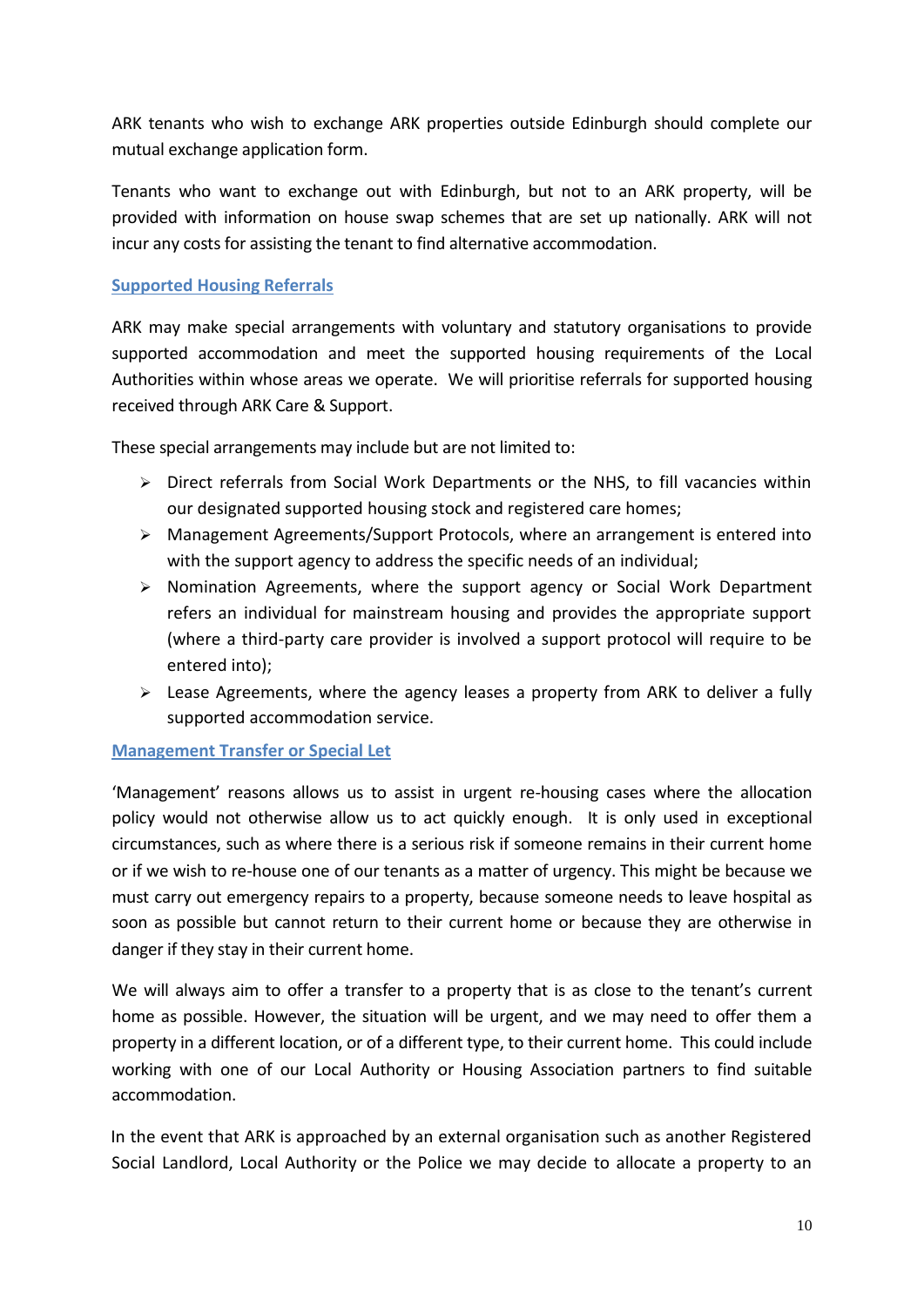individual(s) in extreme housing need e.g. the individual's property is no longer habitable due to a fire; in cases of domestic abuse; delayed discharge applicants.

A decision to offer a Management Transfer or Special let will always be approved by the Head of Housing Services or the Director of Finance and Housing.

## 2.4 Applicants from outwith the UK

ARK will accept and process applications from applicants from outwith the UK if they are over sixteen years old.

If an applicant does not have habitual residency this may mean that they do not have access to public resources. In these instances, evidence may be required to prove that the tenancy can be sustained.

Given the complexity of these applications ARK will seek legal advice on any cases where required.

## 2.5 Applications from staff or board members

We do not exclude any employee, former employee, board member, former board member or close relatives of employees, former employees, committee members or former committee members from applying for a tenancy, transfer of tenancy or mutual exchange. These individuals must apply through the normal application process, will be subject to the same assessment procedure and will be allocated housing based on their housing need as assessed through this allocation policy. The individual concerned or any close relative will not be involved in, or have any influence over, the decisions we make about who will be offered a property. In accordance with the provisions contained within the Entitlements, Payments and Benefits Policy (G11), the Board of Management must approve the allocation in advance and the tenancy will be recorded in the appropriate register.

## 2.6 Number of bedrooms

We aim to make best use of our housing stock and the size of property an applicant is eligible for will depend on the number and make up of people on the housing application. ARK will not make offers of housing which will result in an applicants' household becoming overcrowded.

| <b>Property Size</b> | <b>Bed Space</b> | <b>Household Size</b> |
|----------------------|------------------|-----------------------|
| <b>Studio</b>        | Single           | 1 person              |
| 1 Bedroom (1 person) | Single           | 1 person              |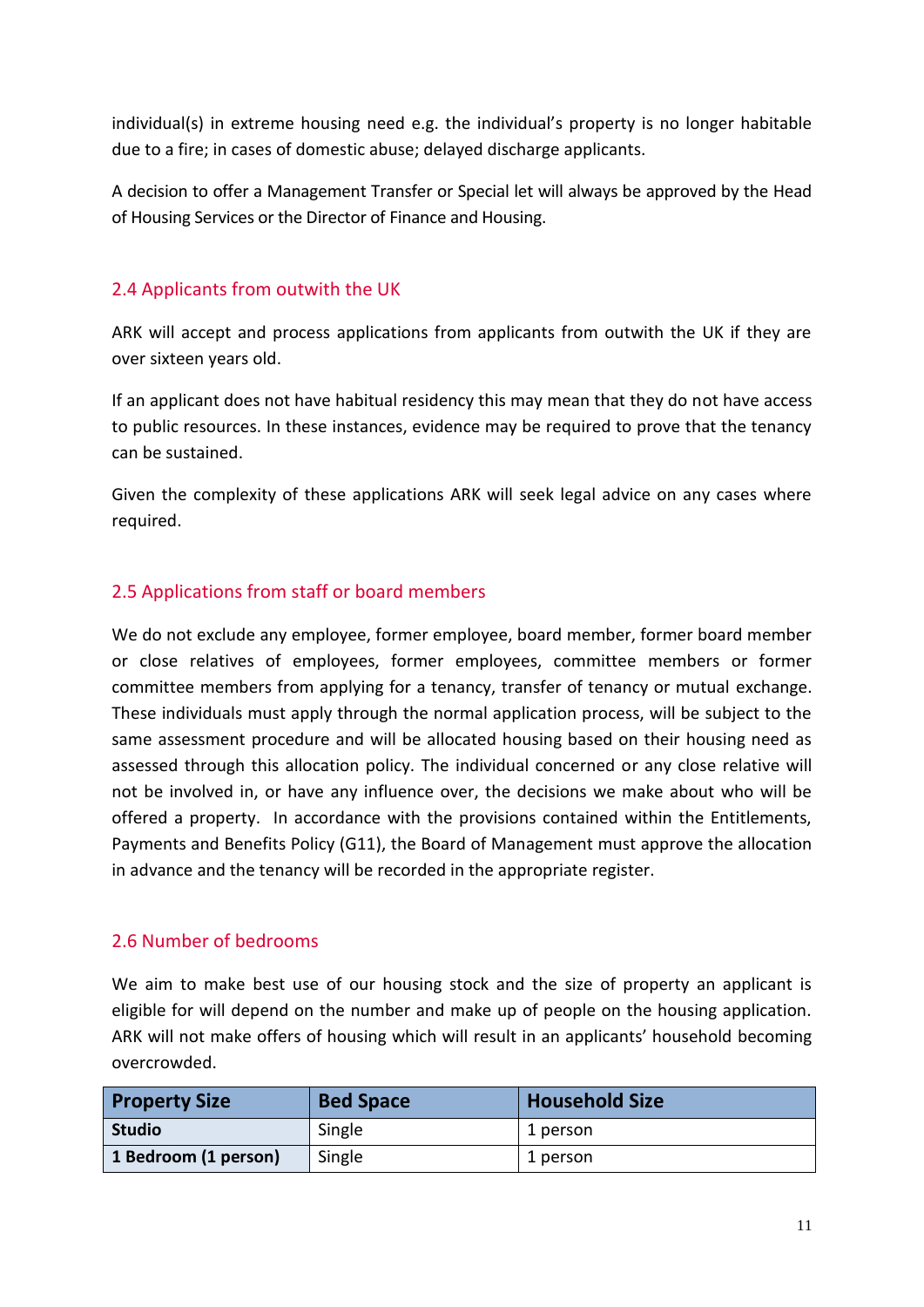| 1 Bedroom (2 person) | Double              | 1 person or couple                   |
|----------------------|---------------------|--------------------------------------|
| 2 Bedroom (3 person) | 1 Double + 1 Single | 1 person or couple with 1            |
|                      |                     | child/access to children             |
| 2 Bedroom (4 person) | 2 Double            | 1 person or couple with 1 or 2       |
|                      |                     | children/access to children          |
| 3 Bedroom (4 person) | 1 Double + 2 Single | Single person/Couple with 2          |
|                      |                     | Children                             |
| 3 Bedroom (5 person) | 2 Double + 1 Single | Single person/couple with 2 or 3     |
|                      |                     | children                             |
| 3 Bedroom (6 person) | 3 Double            | Single person/couple with 2, 3, or 4 |
|                      |                     | children provided not more than 2    |
|                      |                     | children of the same sex share a     |
|                      |                     | room                                 |
| 4 Bedroom (8 person) | 4 Double            |                                      |
|                      |                     | Single person/couple with 4, 5 or 6  |
|                      |                     | children provided not more than 2    |
|                      |                     | children of the same sex share a     |
|                      |                     | room                                 |

Couples will share a double bedroom. Other adults in the household should have their own bedroom.

Children should have their own bedroom, unless they are the same sex and both under 14 years, or mixed sex and both under 7 years.

These are **minimum** standards and we may offer larger properties, for example if the applicant requires an additional bedroom for:

- Residential access to children of at least 3 nights per week or equivalent, or
- $\triangleright$  An overnight carer, or
- Medical equipment, or
- $\triangleright$  Where sharing of a room is not possible for medical reasons.

# <span id="page-11-0"></span>3.0 Prioritising applications

This section explains how we decide which applicants will be considered for a vacant property.

#### 3.1 Factors we cannot consider

There are certain factors which the law states we cannot consider when allocating housing. These are:

 $\triangleright$  Your age, except from being at least 16.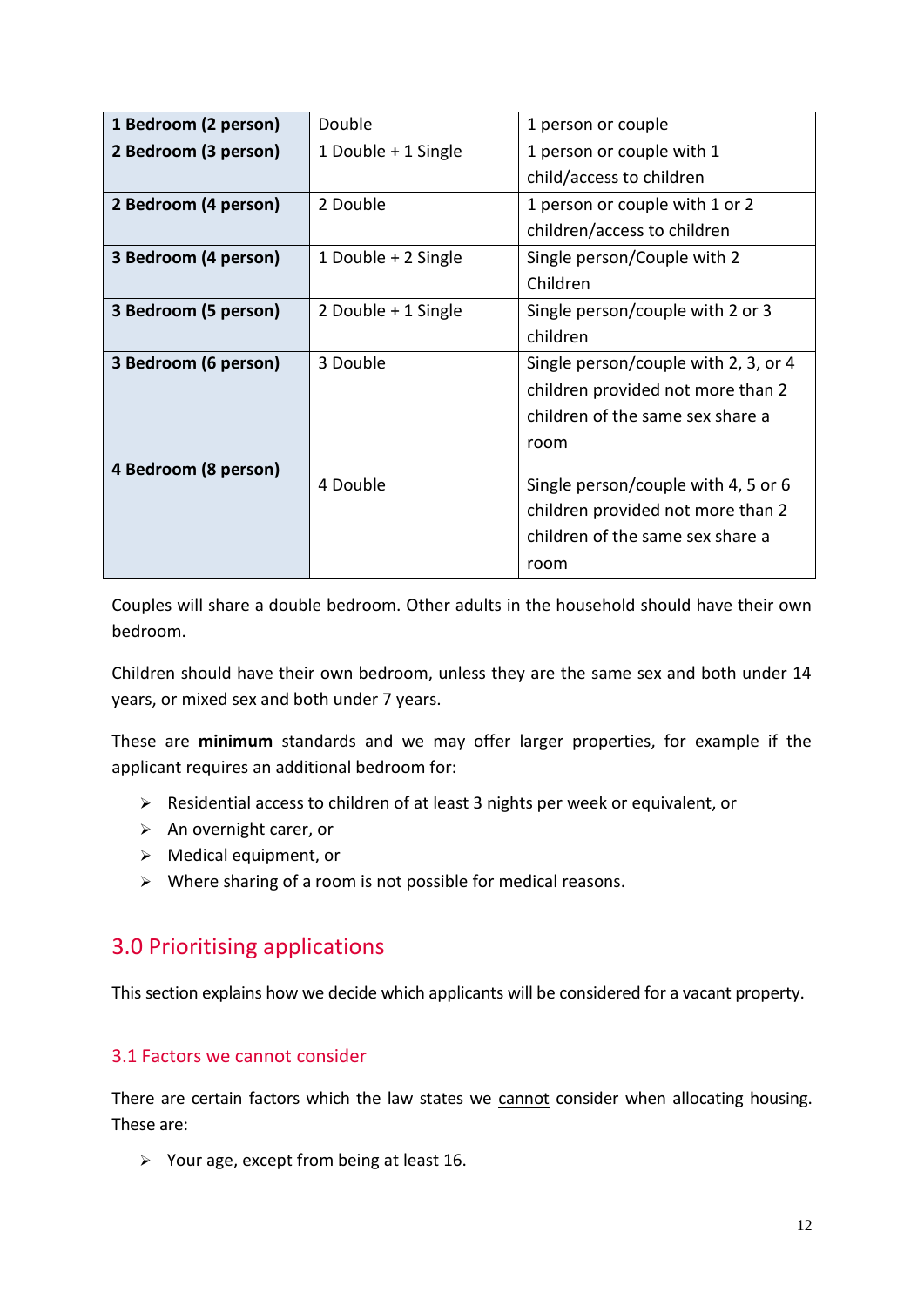- $\triangleright$  Whether you already live in one of the areas where we have properties.
- $\triangleright$  You or your family's income.
- $\triangleright$  Any housing debt you have now repaid.
- $\triangleright$  Any non-housing debt such as Council Tax arrears.
- $\triangleright$  Any housing debt which is not owed by you, such as rent arrears owed by your partner.
- $\triangleright$  Any rent arrears where the amount is no more than one month's rent, or where you have an arrangement in place to pay the arrears, and you have been keeping to the arrangement for at least three months and you are continuing to do so.

## 3.2 Factors we must take into account

Housing legislation states that we must give 'reasonable preference' to the following groups:

- Homeless persons and persons threatened with homelessness and who have unmet housing needs.
- $\triangleright$  People who are living under unsatisfactory housing conditions and who have unmet housing needs.
- $\geq$  Tenants of houses which are held by a social landlord, which the social landlord selecting its tenants considers to be under-occupied.

We have taken these groups into account when developing this policy.

## 3.3 Unmet housing needs

The first two of the reasonable preference groups (homelessness and unsatisfactory housing conditions) are subject to the qualification that the applicant should also have unmet housing needs which are not capable of being met. As part of our housing options work with an applicant we will look at:

- $\triangleright$  The applicant's circumstances; and
- $\triangleright$  The existing housing options which are available and accessible to them.

If an applicant is able to meet their own housing needs, we may not give them priority. An example might be if the applicant's current home can be adapted to meet their mobility needs. However, if an applicant is awarded points under this policy, we would generally consider them to have an unmet housing need.

## 3.4 How applicants are prioritised in Edinburgh

Applicants in Edinburgh will apply through 'Key to Choice'.

People registered with EdIndex build up waiting time. This is measured in days. An applicant is classed as a Starter (S) or Mover (M) or both (SM).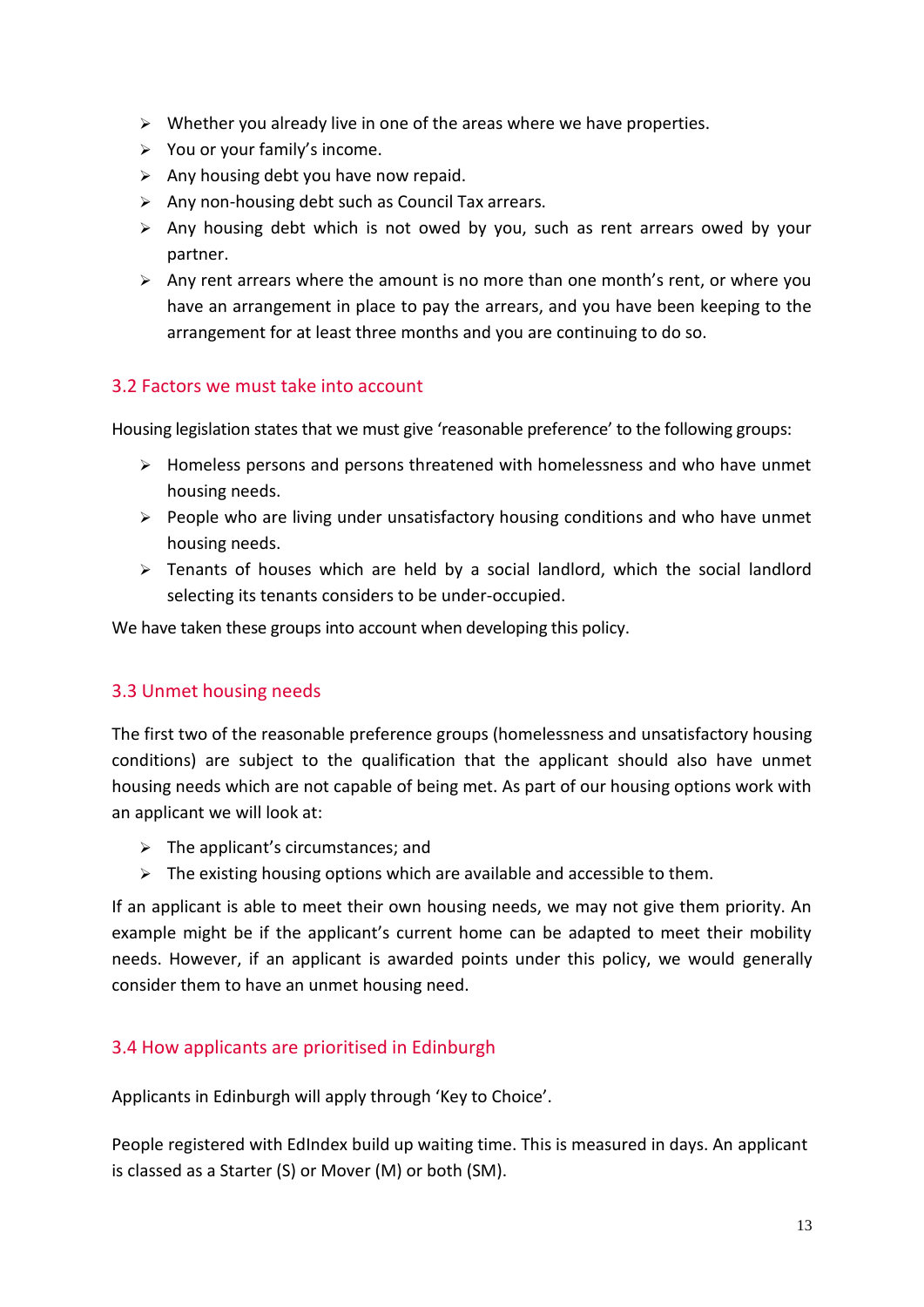**Starters** are homes for people who are:

- **.** Homeless
- Staying with a friend or relative
- Staying in a hostel
- Staying in supported accommodation
- Renting a house or flat from a private landlord

Waiting time for Starters is worked out from the date your application form is registered. This means a **Starter** registered for one year has 365 waiting days. They will get a further day for every day they are registered.

**Movers** are homes for people who are:

- A Council tenant
- A Housing Association or Housing Co-operative tenant
- A joint tenant with the Council, Housing Association or Housing Co-operative
- A tenant of tied accommodation that is provided by an employer
- An owner occupier of a home (you may have a mortgage)

Waiting time for Movers is worked out from the date you moved into your current home. For example, if you have been in your current home for 10 years, you will have 3,650 waiting days. You will build up a further day for every day you stay in your current home.

Anyone who is 16 years or older can apply for housing in Edinburgh.

In some cases, following assessment, households will be awarded a priority status. Priority status can be awarded to either starter or movers as set out below. Possible priority status is as follows

## **Gold Priority**

Gold priority is awarded when the current property does not meet and cannot be adapted, the housing needs of the applicant or a member of their household. This is only awarded after an assessment.

Gold priority (urgent) is usually only awarded in exceptional circumstances, for example to enable a hospital discharge. This priority is also awarded to prevent long term hospital and care home admissions and forms part of a wider support and care package.

## **Silver Priority**

This level of priority can be awarded for different reasons: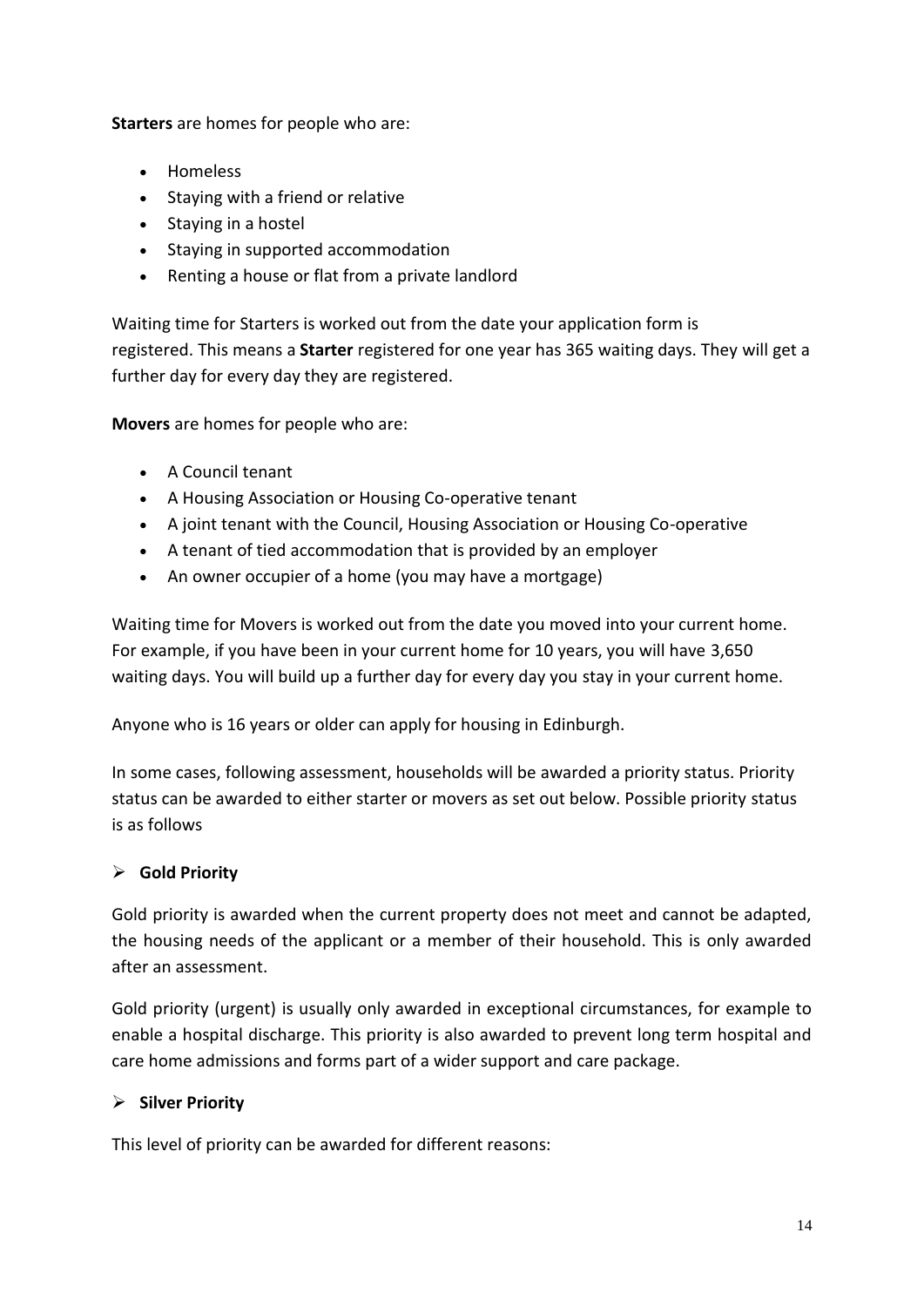- Statutory homeless under the terms of Part 1 of the Housing (Scotland) Act 2001.
- Overcrowded households. This will be awarded to households that require:

a) Two more bedrooms to adequately house their family

b) At least one extra bedroom as they are currently housed in one bedroom accommodation and have one or more children under the age of 16.

- Under occupation. Households occupying 3 or more bedroom houses who no longer require that size of home and are willing to move to smaller accommodation, should contact their local neighbourhood office to discuss this in detail. This only applies to tenants of the Council, Housing Associations and Housing Cooperatives.
- Where rehousing is required due to demolition or regeneration works in an area. This can be awarded to starter or mover households.
- Exceptional housing need. This can be awarded to either starter or mover households but will only be awarded following an assessment by an Officer Panel. This may also include people living in Below Tolerable Standard housing (usually lacking basic amenities such as hot water supply or no kitchen) and people living in unacceptable circumstances.

#### **Ranking Priority**

The order of priority is as follows with highest at the top

- Gold, Urgent
- Gold
- Silver
- Waiting Time/ Length of time in last tenancy

In all cases priority cases will be ranked by date of award of priority and then by date of application for starters and length of time at current address for movers.

Where a person/household would be eligible for more than one category of priority the highest level only will apply. Unless otherwise stipulated priority will apply to available property citywide.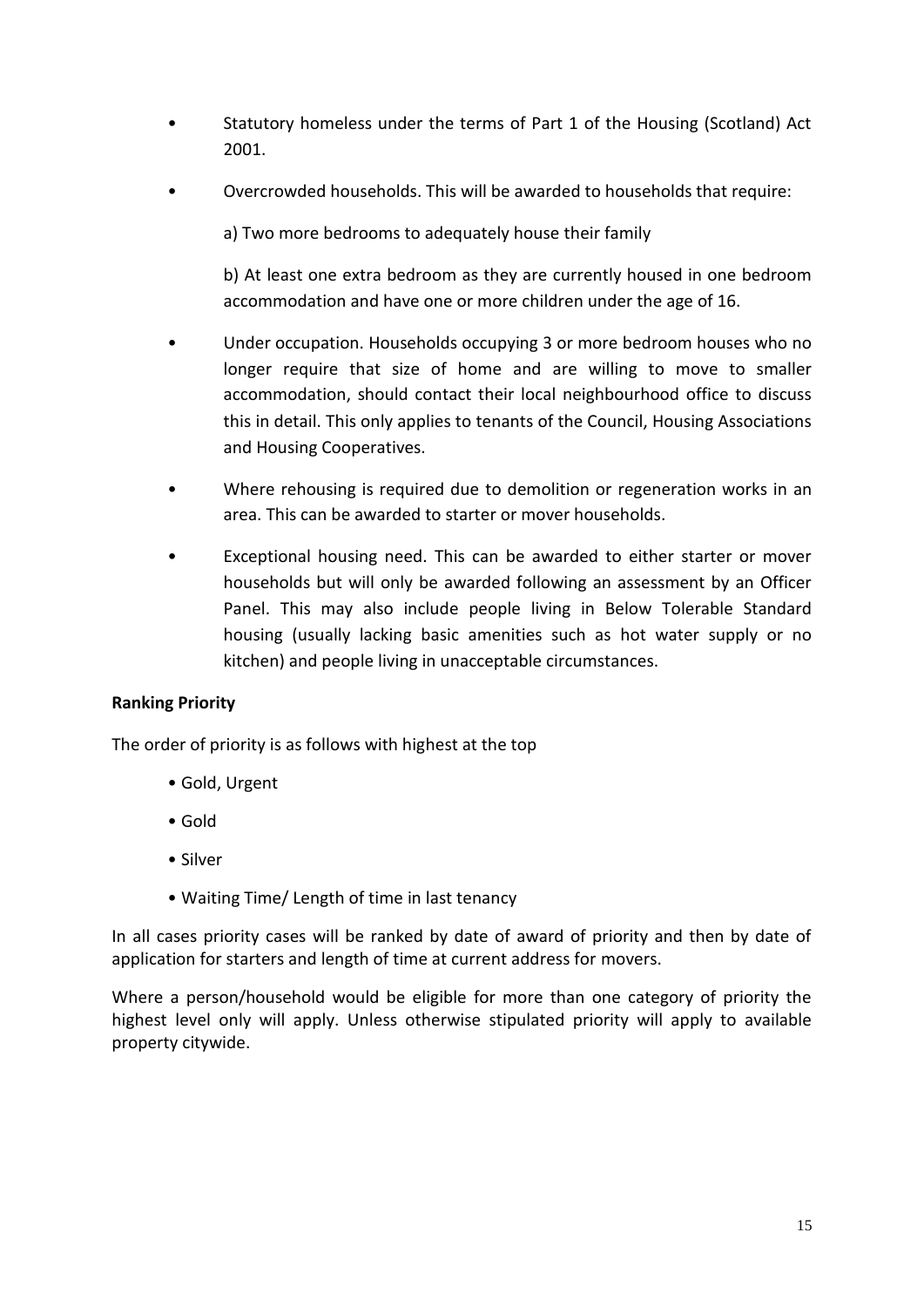# 3.5 How applicants are prioritised in other areas

In other areas we use a points system. The points are set out below.

| <b>Category description</b>                                                                                                       | <b>Other information</b>                                                                                                                                                                                                                 | <b>Points</b> |
|-----------------------------------------------------------------------------------------------------------------------------------|------------------------------------------------------------------------------------------------------------------------------------------------------------------------------------------------------------------------------------------|---------------|
| You are in a temporary<br>placement where you may<br>be bed blocking and need a<br>home to suit your health or<br>mobility needs. | Applicants who are currently in hospital and no<br>longer have a home to go to or cannot go back<br>to the home they lived in before as it no longer<br>meets their needs                                                                |               |
| You may need to be admitted<br>to hospital or a care home                                                                         | Applicants who have been placed<br>in.<br>- an<br>emergency residential care setting but the<br>setting is not appropriate for their needs                                                                                               | 40            |
| on a long term basis as your<br>home is no longer suitable<br>and forms part of a wider<br>support and care package.              | Applicants who are supported in a residential<br>setting as children but because of their age<br>need to move into adult services                                                                                                        |               |
| You need to move for serious<br>health or mobility reasons                                                                        | Applicants whose current home no longer<br>meets their mobility needs, it cannot be<br>adapted and they are housebound. This<br>priority is generally only given to people who<br>have been assessed as requiring a ground floor<br>home | 35            |
| You need to move because of<br>domestic abuse                                                                                     | You or a member of your household are a victim of<br>domestic abuse and you are unable to continue<br>living in your current accommodation                                                                                               | 35            |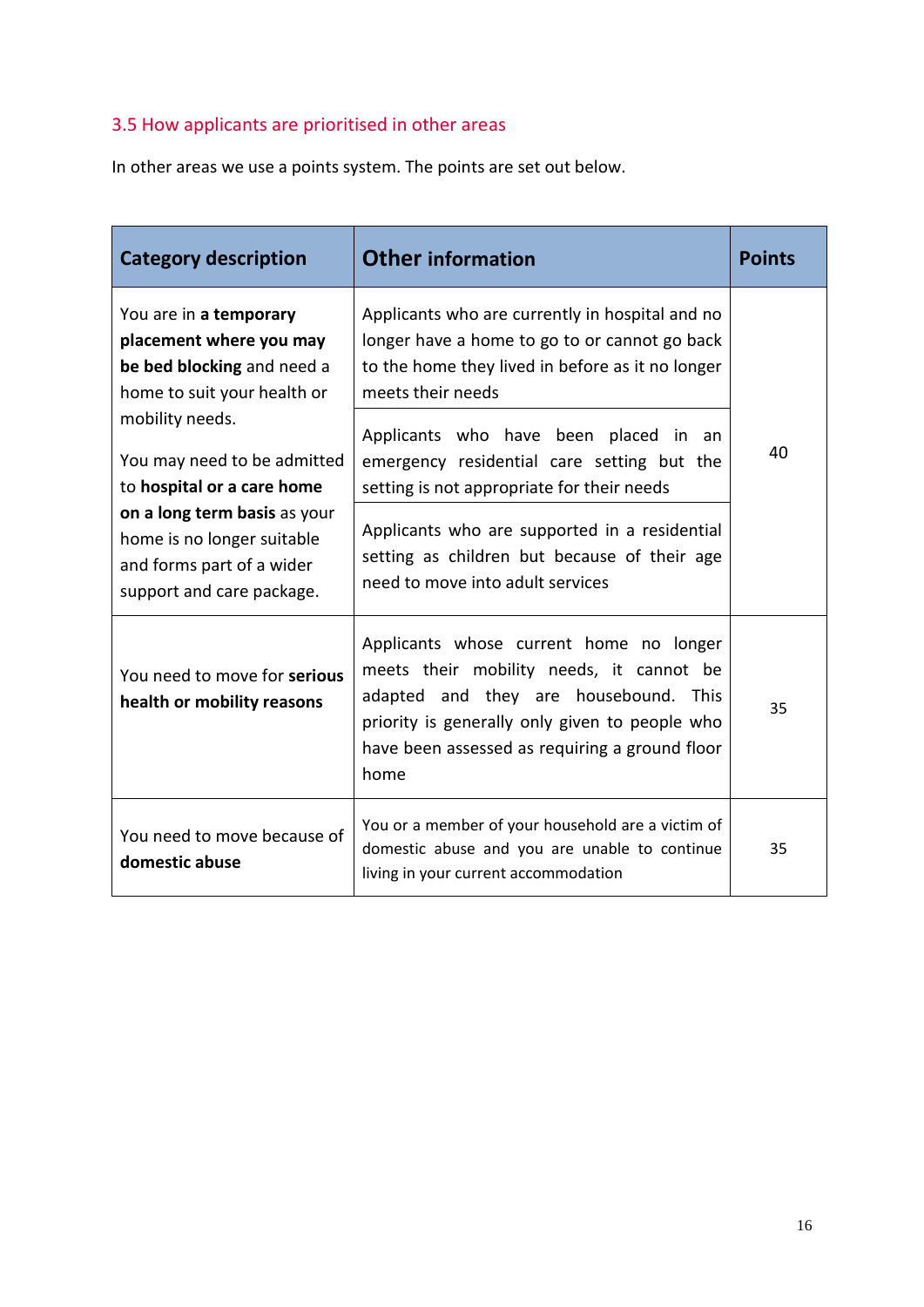| <b>Category description</b>                           | <b>Other information</b>                                                                                                                                                                                                                                                                                                                                                                                                          |                                        | <b>Points</b> |
|-------------------------------------------------------|-----------------------------------------------------------------------------------------------------------------------------------------------------------------------------------------------------------------------------------------------------------------------------------------------------------------------------------------------------------------------------------------------------------------------------------|----------------------------------------|---------------|
| You are statutorily homeless                          | You have a statutorily homeless decision from a<br>Local Authority and it states that you have been<br>assessed as being unintentionally homeless                                                                                                                                                                                                                                                                                 |                                        | 30            |
| You need to move because of<br>abuse or harassment    | Any applicant that has advised that they victim<br>of verbal or physical and at its most acute, life<br>threatening.<br>Types of abuse and harassment that will be<br>considered are:<br>• racial harassment;<br>• religious or sectarian harassment;<br>• homophobic harassment;<br>• transphobic harassment;<br>• harassment of autistic people and people<br>with learning or physical disability; and<br>· sexual harassment. |                                        | 30            |
| You are living in a home that                         | You live in the social rented<br>sector and you have more                                                                                                                                                                                                                                                                                                                                                                         | Two<br>or<br>more<br>bedrooms too many | 25            |
| has too many bedrooms                                 | bedrooms than you need<br>according to this policy                                                                                                                                                                                                                                                                                                                                                                                | bedroom<br><b>One</b><br>too<br>many   | 20            |
| You are living in a home that<br>has too few bedrooms | You live in the social rented<br>sector and you have more                                                                                                                                                                                                                                                                                                                                                                         | Two<br>or<br>more<br>bedrooms too few  | 25            |
|                                                       | bedrooms than you need<br>according to this policy<br>One bedroom too few                                                                                                                                                                                                                                                                                                                                                         |                                        | 20            |
| You need to move for health or<br>mobility reasons    | You or a member of your household have severe<br>health or mobility difficulties and your current<br>home is unsuitable and makes daily activities<br>difficult, however adaptations could be made to<br>make it more suitable.                                                                                                                                                                                                   |                                        | 20            |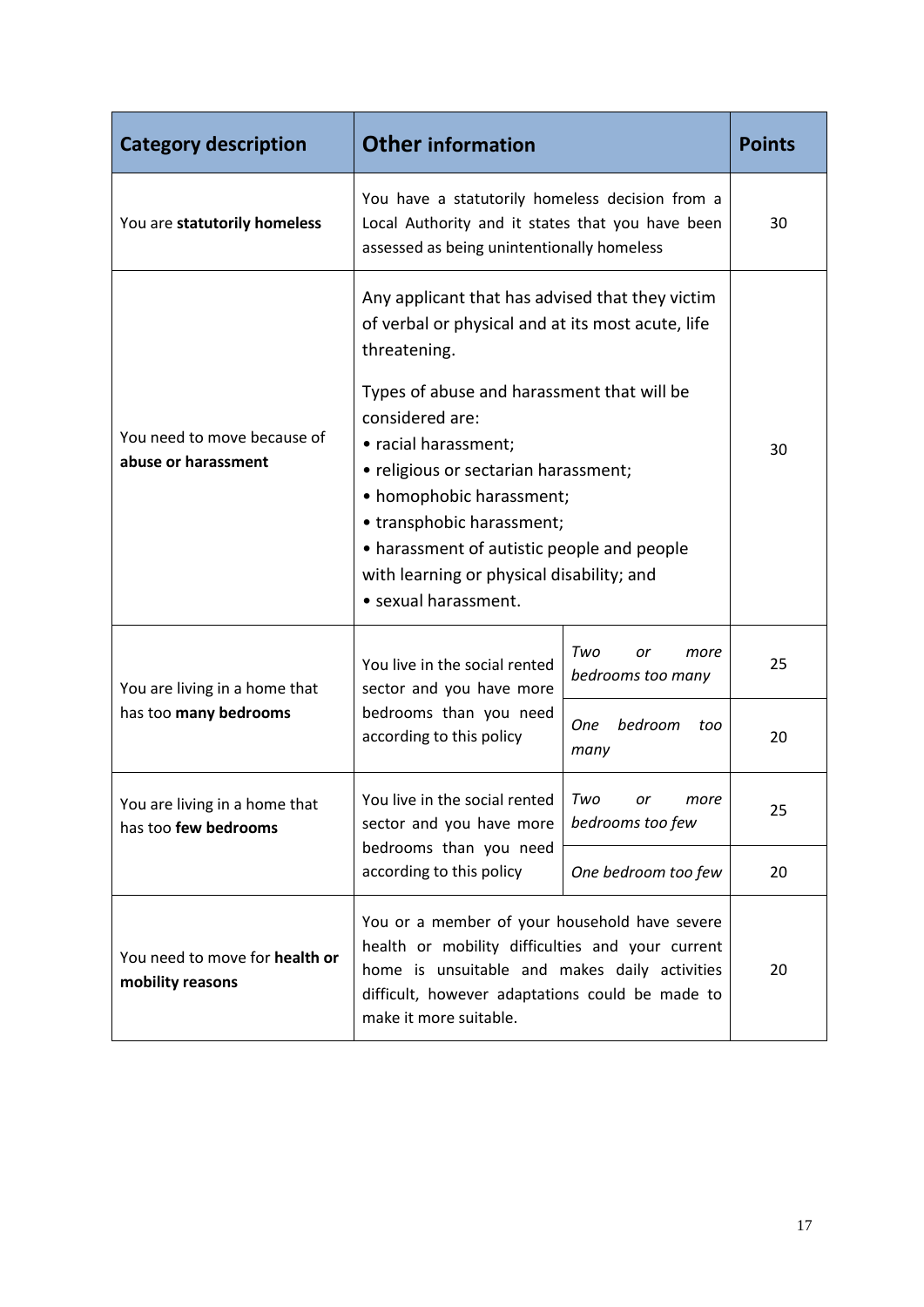| <b>Category description</b>                              | <b>Other information</b>                                                                                                                                                                                                                                                                                | Points |
|----------------------------------------------------------|---------------------------------------------------------------------------------------------------------------------------------------------------------------------------------------------------------------------------------------------------------------------------------------------------------|--------|
| do not have<br>You<br>secure<br>accommodation            | You are living in accommodation that you have<br>been asked to leave eg.<br>Served a Notice to Leave in the Private<br><b>Rented Sector</b><br>Tied accommodation and you are going<br>to retire/be made redundant<br>An owner $-$ occupier with a<br>repossession notice<br>Prison leaver              | 10     |
| Your home does not meet the<br><b>Tolerable Standard</b> | Your home is below the Tolerable Standard as set<br>out at Annex 3                                                                                                                                                                                                                                      | 5      |
| You need to move because of<br>anti-social behaviour     | You or a member of your household have been<br>subject to serious anti-social behaviour                                                                                                                                                                                                                 | 5      |
| You want to move to give or<br>receive support           | You want to move closer to someone to whom you<br>give regular support or you want to move closer to<br>someone to whom you give regular support and it<br>allows an individual to continue living<br>independently and prevent the need for a<br>move into residential or specialist<br>accommodation. | 5      |

An applicant will be awarded points based on their housing needs and current circumstances.

When a property becomes available, we generate a short list, with the applicant in greatest need at the top. This will usually be the applicant who is offered the property. There may be a valid reason for by-passing the applicant at the top of the list. If this happens, ARK will keep a record of the reason why an applicant has been by-passed.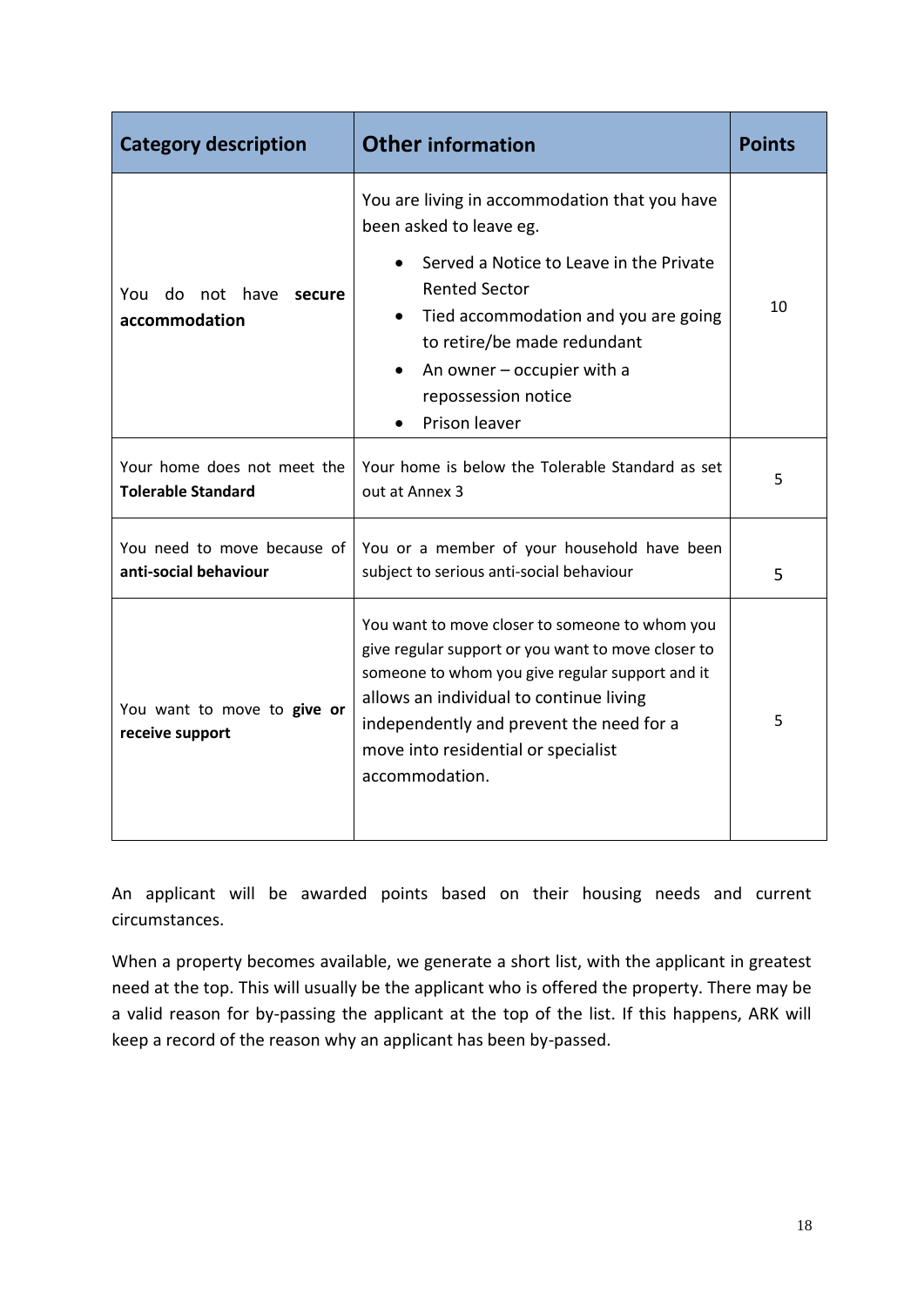#### 3.6 Sensitive allocations

Sensitive allocations may be used in exceptional circumstances to ensure that individual allocations do not result in an unsustainable tenancy or create wider issues within the local community. Considerations may include, to what extent has the conduct affected the applicant's life and the life of others, whether there has there been legal involvement, whether there has been a significant improvement.

ARK will ensure that all decisions regarding sensitive lets are accountable, transparent and monitored. We will monitor the use of sensitive allocations in order to ensure that there is no pattern of bypassing particular people or groups.

#### 3.7 Local Lettings Initiatives

We reserve the right in certain circumstances to develop Local Lettings Initiatives within specific geographical areas, based on clear evidence of why it is required. Local tenants will be involved in the development of local letting initiatives.

Any Initiative will have clear outcomes and will be time limited. Details of the scheme will be published. ARK will regularly monitor and report on any Local Lettings Initiatives in order to assess their effectiveness.

#### 3.8 Low demand properties

We reserve the right to depart from this Allocations Policy for certain 'low demand' letting areas and, within these areas, to advertise and allocate these properties on a choice basis, provided we ensure compliance with the relevant legislation.

Low demand stock is characterised by high levels of empty houses, small or non-existent housing lists, high refusal rates and low levels of tenancy sustainment.

Before deciding to adopt a different approach to allocating houses, we will consider the issues that need to be addressed and will demonstrate that there is no demand for the stock from the applicants on their housing lists.

# <span id="page-18-0"></span>4.0 Reasons for not making an offer

There may occasions when we might not to make an offer of housing to an applicant who might otherwise have been offered a property.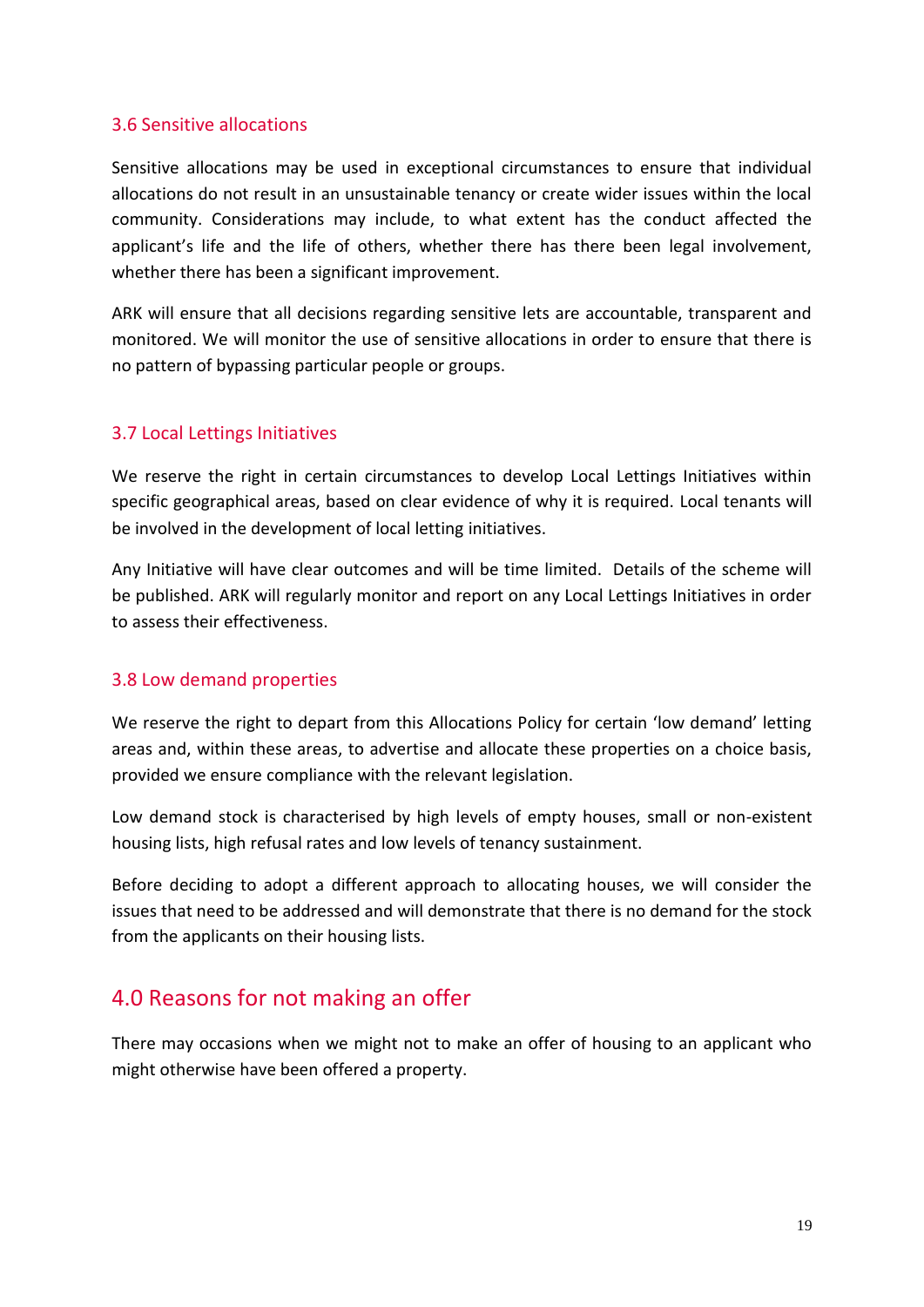#### 4.1 Bypassing applicants

ARK may decide not to make an offer to the applicant at the top of a short list. If we do, it would be for one of the following reasons:

- $\triangleright$  The property would not meet the applicant's needs.
- $\triangleright$  The applicant has failed to respond to our communications relating to an offer without good reason.
- $\triangleright$  The applicant has previously refused an offer of the property or a similar property in the same location.

We will keep a record of when an applicant has been bypassed and will review our practice on a regular basis.

## 4.2 Suspension of applicants

Ark will use non-statutory suspensions. The circumstances which may result in your application being suspended are:

| <b>Suspension reason</b>                                                                                                                                                             | Length of suspension                                                                   |
|--------------------------------------------------------------------------------------------------------------------------------------------------------------------------------------|----------------------------------------------------------------------------------------|
| You owe us, or another landlord, a tenancy related debt such<br>as rent or rechargeable repairs, and this debt is more than one<br>month's rent                                      | Until<br>have not kept<br>you<br>to a<br>repayment<br>agreement for<br>three<br>months |
| You or any members of your household are guilty of anti-<br>social behaviour                                                                                                         | 12 months                                                                              |
| You or someone you live with or have lived with, has been<br>convicted of certain offences and those offences are<br>associated with a residential property or the surrounding area. | 12 months                                                                              |
| Any violence or aggression towards staff                                                                                                                                             | 12 months                                                                              |
| You have deliberately worsened your housing circumstances                                                                                                                            | 12 months                                                                              |

| <b>Suspension reason</b>                                                                                                                                                                                                                                   | Length of suspension |
|------------------------------------------------------------------------------------------------------------------------------------------------------------------------------------------------------------------------------------------------------------|----------------------|
| You or any members of your household have broken or not   Until the breach is rectified<br>kept to the conditions of your tenancy agreement, for<br>example you have damaged your home, or have not<br>maintained your garden or the shared areas properly |                      |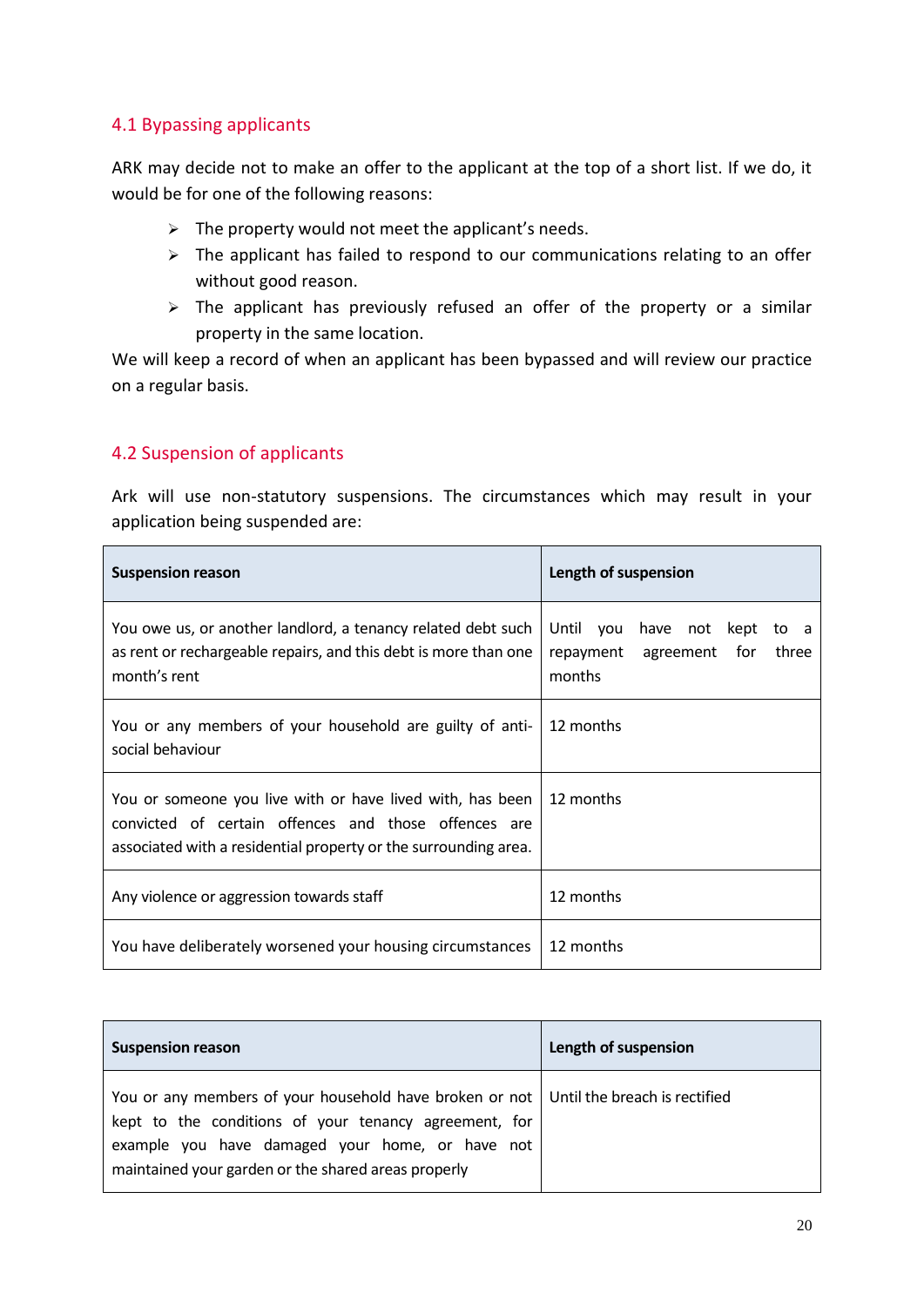| You, as either a tenant or joint tenant, have abandoned a<br>previous tenancy which has been repossessed by a social<br>landlord | 12 months |
|----------------------------------------------------------------------------------------------------------------------------------|-----------|
| You have given us false information on your application form                                                                     | 12 months |
| You have refused two offers of housing                                                                                           | 6 months  |

We will consider your circumstances before deciding how long to suspend your application for. We will aim to reduce the need for, and the length of, suspensions. If we suspend your application, we will tell you what you need to do before we will review or remove the suspension.

If you are unhappy with our decision to suspend your application, you should follow the appeals procedure set out in the policy.

## 4.3 Cancellation of applications

We may cancel an application for the following reasons:

- $\triangleright$  The applicant has died.
- $\triangleright$  The applicant has asked that to have their application removed from the housing list.
- $\triangleright$  The applicant has not responded to the annual review or to a subsequent reminder asking that they confirm they still wish to remain on the housing list.

If an application has been cancelled and the person contacts us within 6 months of the cancellation the application will be reinstated. Where agreed, reinstatement will be from original date of application.

<span id="page-20-0"></span>Where no request has been made within 6 months, the application date will be from the date of a new application being made.

# 5.0 Policy development and performance

## 5.1 Developing and reviewing this policy

Consultation and discussion is invaluable in allowing us to achieve a policy and working procedures that will, as far as possible, reflect our tenants and applicants' needs and aspirations. We will consult all applicants and tenants on all reviews of this policy in accordance with the Housing (Scotland) Act 2001 and our own Tenant Participation Strategy.

In reviewing this version, we consulted with all applicants on our Housing List and tenants who had been recently housed from our Housing List. We also consulted with our tenants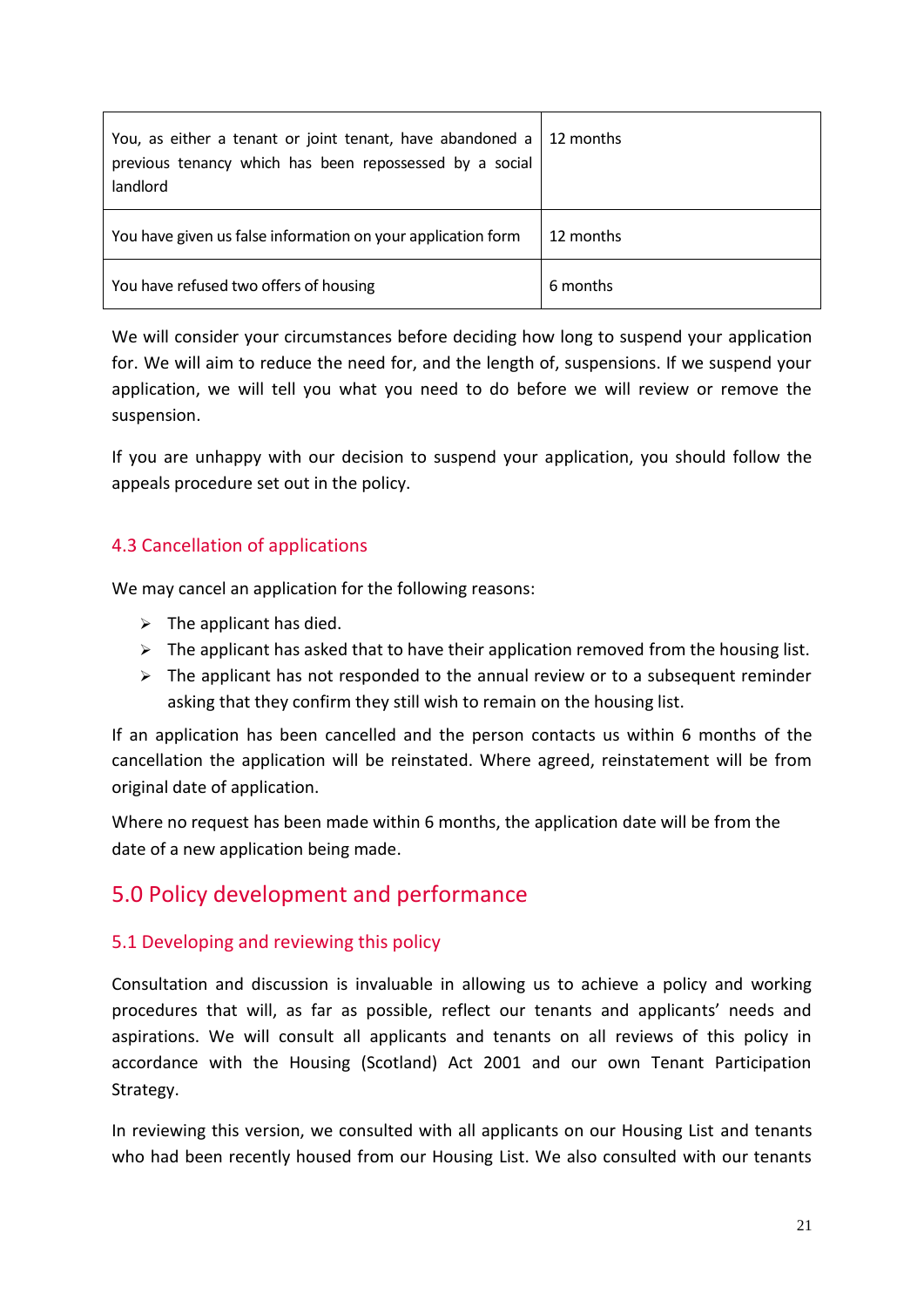through our Working Party. Their feedback was invaluable and helped to shape the priority groups detailed in this Policy.

This policy will be reviewed within 3 years from the date of approval by the Board of Management, in accordance with ARK's policy review framework and approval process.

## 5.2 Measuring and monitoring performance

The Head of Housing Services is responsible for ensuring that this policy is implemented as required. The Head of Housing Services will provide an annual Allocations report to the Finance Sub-Committee of the Ark Board to demonstrate that the aims of this Policy are being achieved.

We will undertake regular reviews of our performance and will produce an annual performance report which we will publish on our website. Performance reporting will focus on monitoring our performance against the relevant outcomes and standards in the Scottish Social Housing Charter. Allocations-related information will also form part of our performance reporting to the SHR.

In particular, we will monitor whether our applicants consider that:

- $\triangleright$  They were treated fairly and with respect, received fair access to housing and housing services
- $\triangleright$  We communicated well with them
- $\triangleright$  We provided high quality information and advice that helped them make informed choices and decisions about the range of housing options available to them and on their prospects of being made an offer of housing.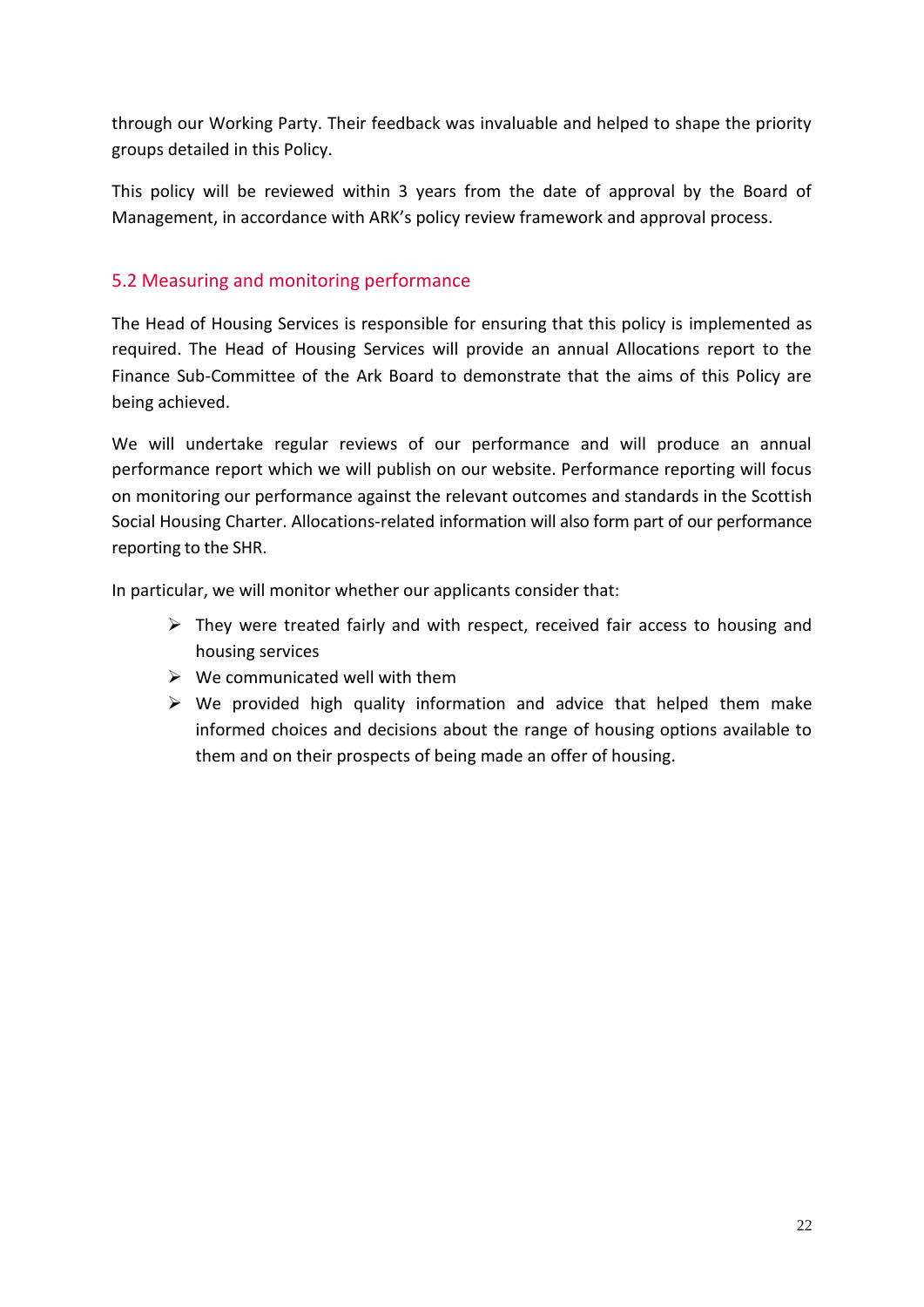# Annex 1 – Key legislation and regulation

The Allocations Policy has been developed to be legislatively compliant, with the following legislation of particular relevance:

- Housing (Scotland) Act 2014
- Welfare Reform Act 2012
- Housing (Scotland) Act 2010
- $\triangleright$  Equality Act 2010
- Equality Act 2010 (Specific Duties) (Scotland) Regulations 2012
- Housing (Scotland) Act 2006
- Homelessness etc (Scotland) Act 2003
- Housing (Scotland) Act 2001
- Human Rights Act 1998
- ▶ Data Protection Act 2018
- General Data Protection Regulation (EU) 2016/679 ("GDPR")
- Children (Scotland) Act 1995 as amended by Children and Young People (Scotland) Act 2014
- $\triangleright$  Housing (Scotland) Act 1987 (as amended)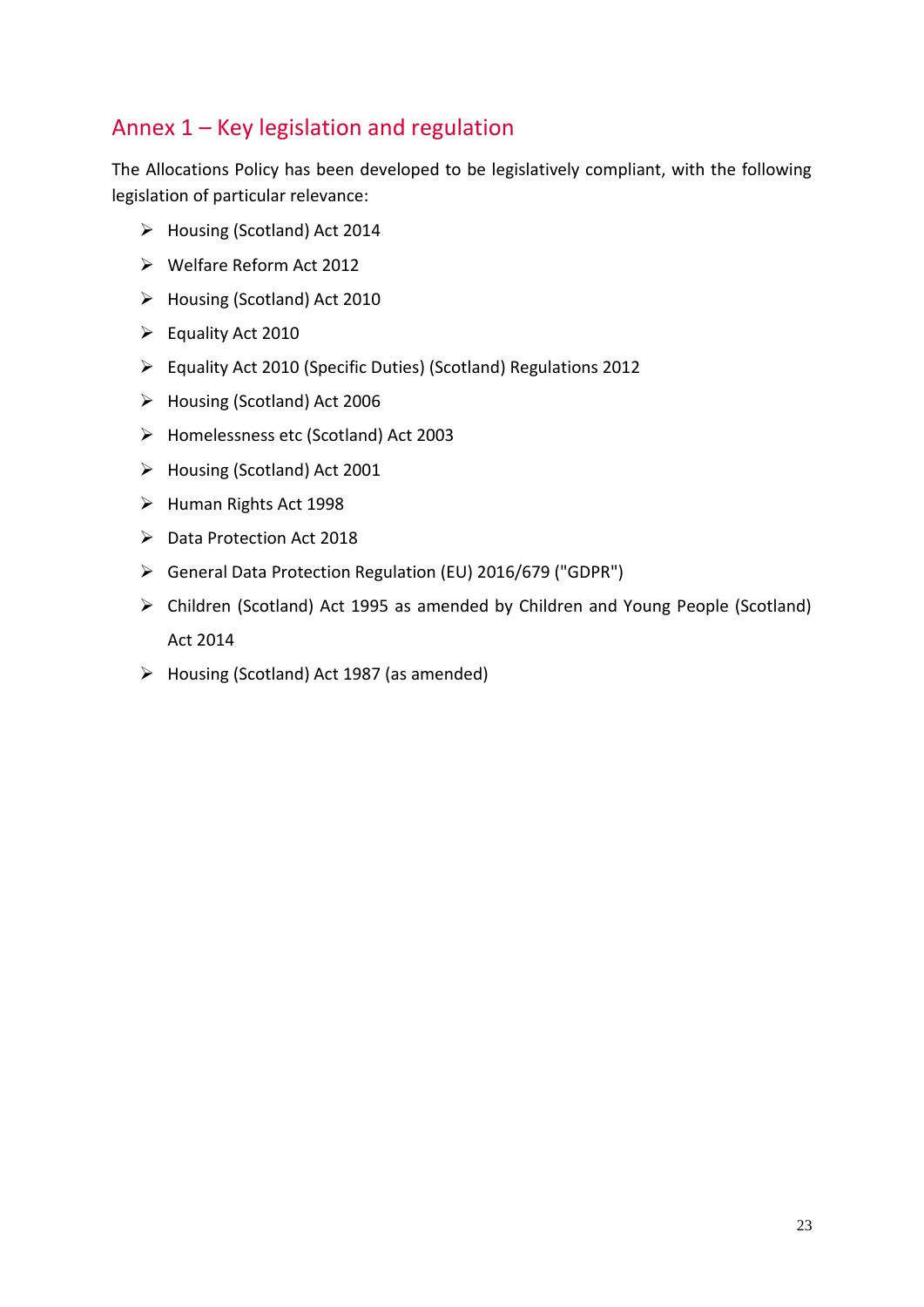# Annex 2 - Local Authorities where ARK owns properties

- $\triangleright$  Aberdeen
- $\triangleright$  Aberdeenshire
- $\triangleright$  Angus
- $\triangleright$  Clackmannanshire
- $\triangleright$  East Lothian
- $\triangleright$  Edinburgh
- $\triangleright$  Falkirk
- $\triangleright$  Fife
- $\triangleright$  Midlothian
- $\triangleright$  Moray
- $\triangleright$  Perth and Kinross
- $\triangleright$  Scottish Borders
- $\triangleright$  West Lothian